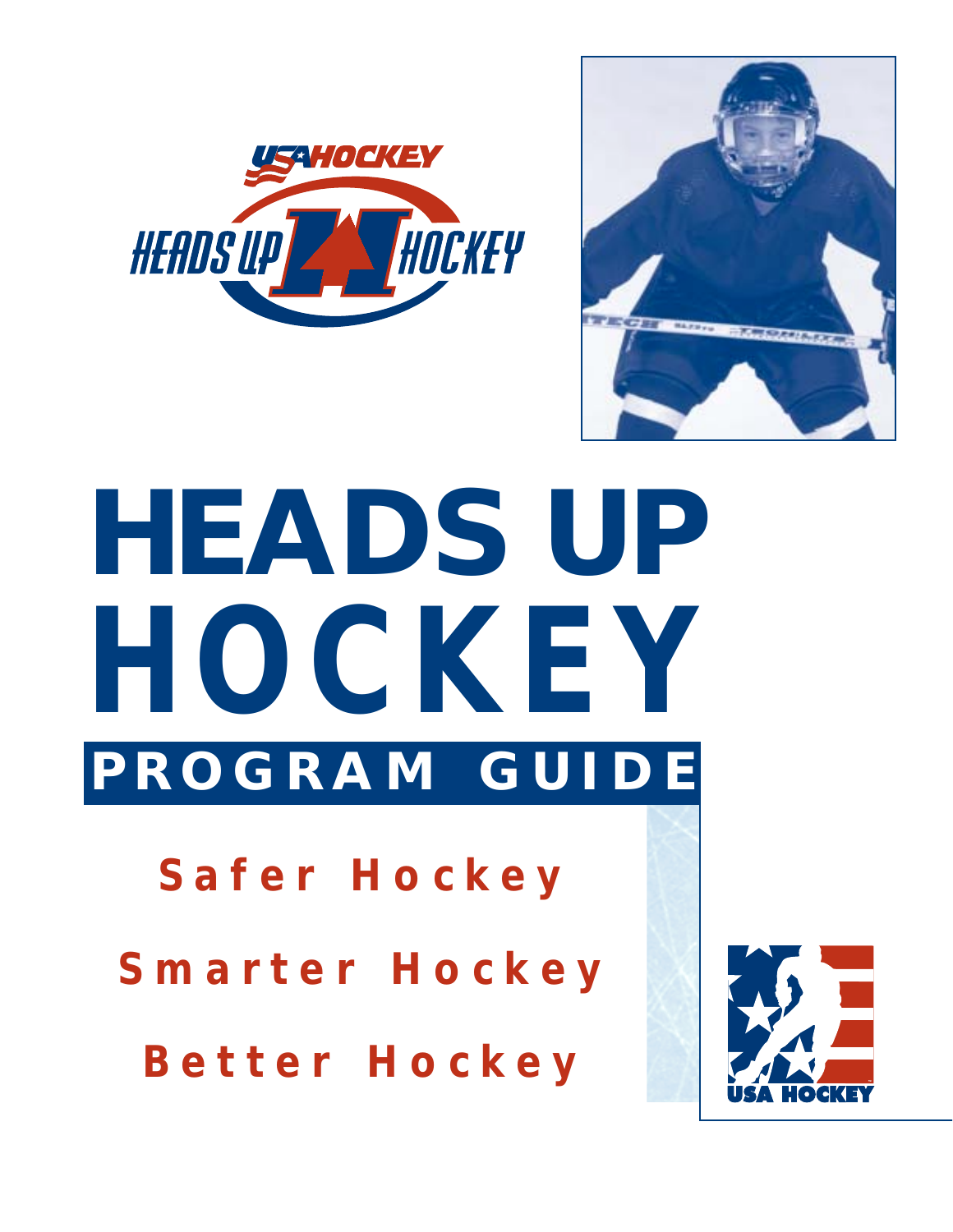

Ron Wilson Head Coach, Team USA 2004 World Cup Of Hockey

National Coaching Advisor, *Heads Up Hockey*



Dear Hockey Fan:

You and I have a lot in common.

We both want our players to play their best every time they hit the ice. And we want to keep them injury-free throughout the season.

My players are some of the best skaters in the world – professional athletes in top physical and mental condition. I think my job is a little easier than yours. Your players haven't yet developed their reflexes and skating skills to this level, and don't have the experience they need to make smart on-the-fly judgments.

That's why I hope you'll get your team started playing *Heads Up Hockey*.

*Heads Up Hockey* gives you and your team the information and techniques you need to prevent head injuries, both minor and major. But *Heads Up Hockey* is more, too. It's smart hockey . . . it's better hockey, as I think you'll see when you go through the video and program guide, and the other materials of the *Heads Up Hockey* program.

I'm convinced that *Heads Up Hockey* is a great program for the entire game of hockey, at every level of play, from coaches to officials to players.

And *Heads Up Hockey* starts with you – so let's get at it! Best Wishes,

Ron Wilson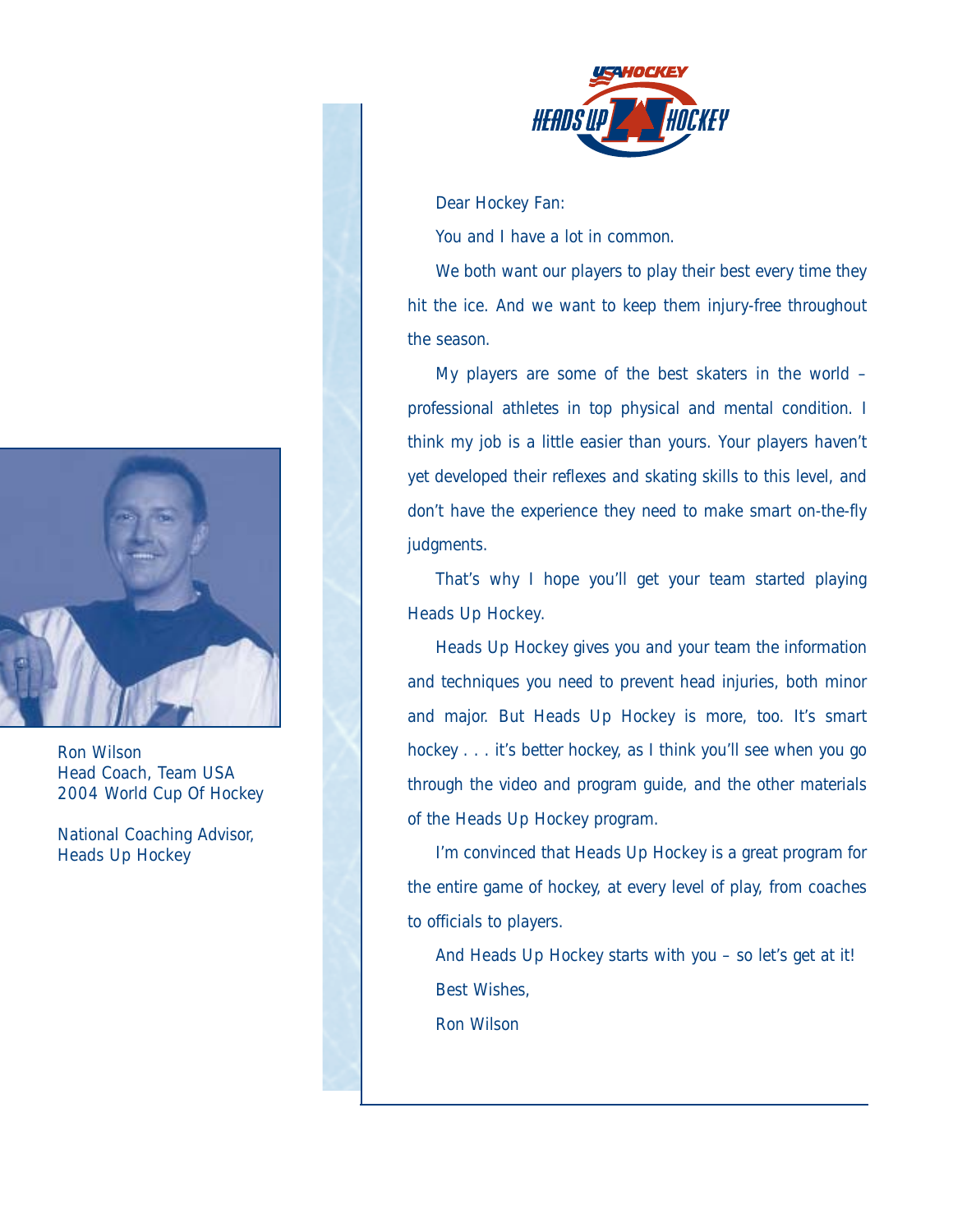### **Table of Contents**

Welcome to *Heads Up Hockey* 2

#### **Section 1 Section 2 Section 3 Section 4 Section 5** *Heads Up Hockey* Program Materials 4 Head Injuries Are Preventable • It's a contact sport, but... 5 • How spinal injuries happen in hockey 5 • How concussions happen in hockey 6 • What can you do 7 Playing *Heads Up Hockey* • Incorporating *Heads Up Hockey* into team practices 8 • Session 1: "Heads Up!" 8 • Session 2: "Angling In" 10 • Session 3: "Hitting The Boards" 12 • Session 4: "Taking A Check" 14 • Session 5: "Giving A Check" 16 • Reckless play 17 Protective Hockey Equipment • The Superman Syndrome **18** • Maintaining protective equipment 19 Getting Your Team In Shape • Flexibility exercises 20 • Strengthening exercises 21 What To Do If A Player Gets Hurt • Identifying a spinal injury 22

• Identifying a concussion 22



Table of Contents **1**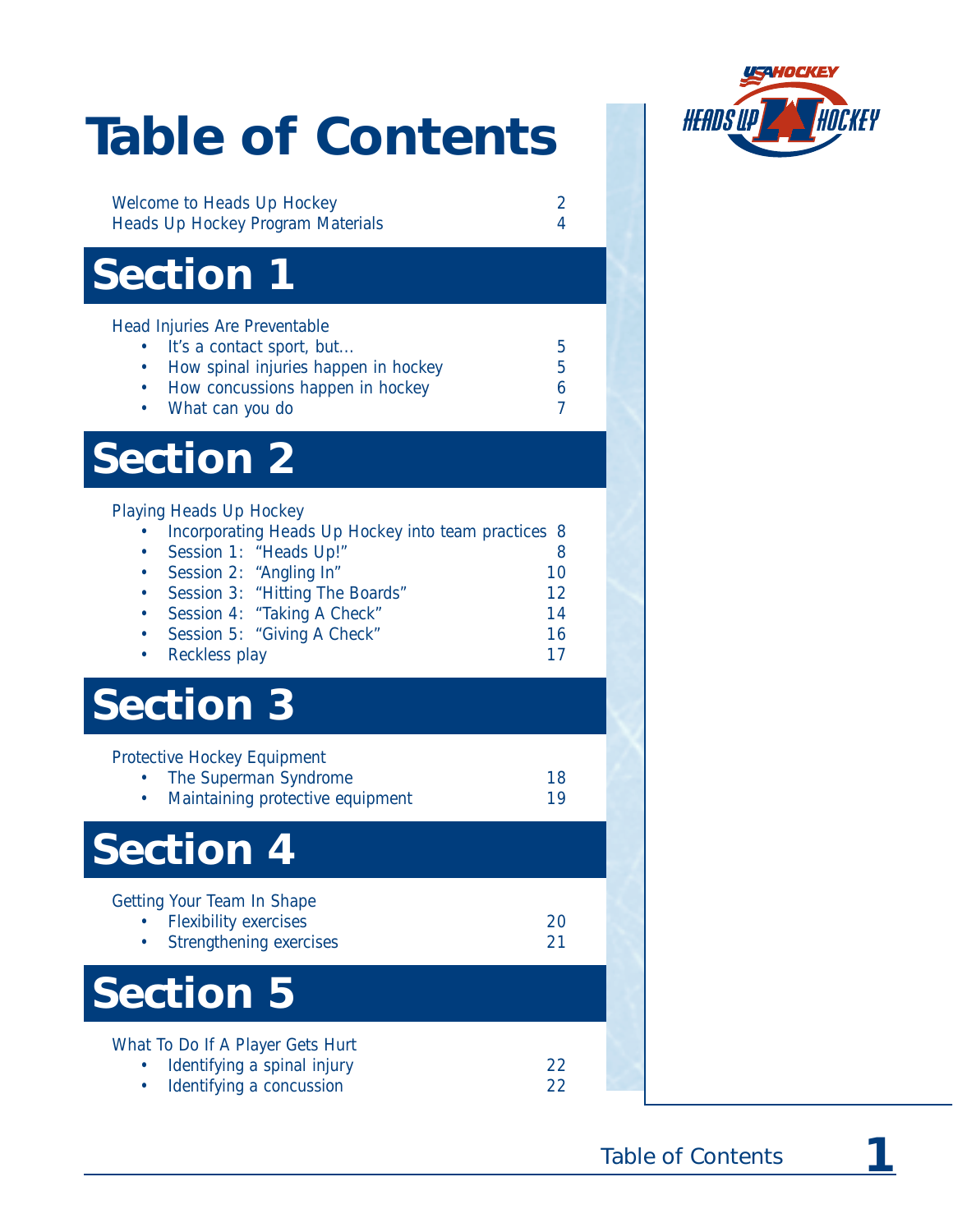

### **Welcome to** *Heads Up Hockey*

#### **Safer hockey.**

You know what it takes to help your team score goals, play solid defense and have fun: knowledge…skating, passing and stick handling skills…each player's commitment and motivation …good teamwork…and lots of practice.

But we're sure that's not all you care about. **Your instructions and actions can have a big influence on the safety of every player on the ice** — especially when it comes to preventing potentially serious injuries. Unfortunately, the information and help you need for this part of your job aren't widely available.

That's where *Heads Up Hockey* comes in. In this program, USA Hockey has developed and assembled the information, advice and techniques to help you reduce the risk of head injuries.

#### **Smarter hockey.**

*Heads Up Hockey* starts with medical information and specific actions you can take to prevent head injuries. But there's a lot more to it.

USA Hockey is a firm believer in the benefits of high-quality protective hockey equipment for its players. **But no equipment can prevent a serious spinal injury without other training and instruction.** And unfortunately, some players get an "invulnerable" feeling from wearing today's high tech protective equipment, resulting in more reckless play.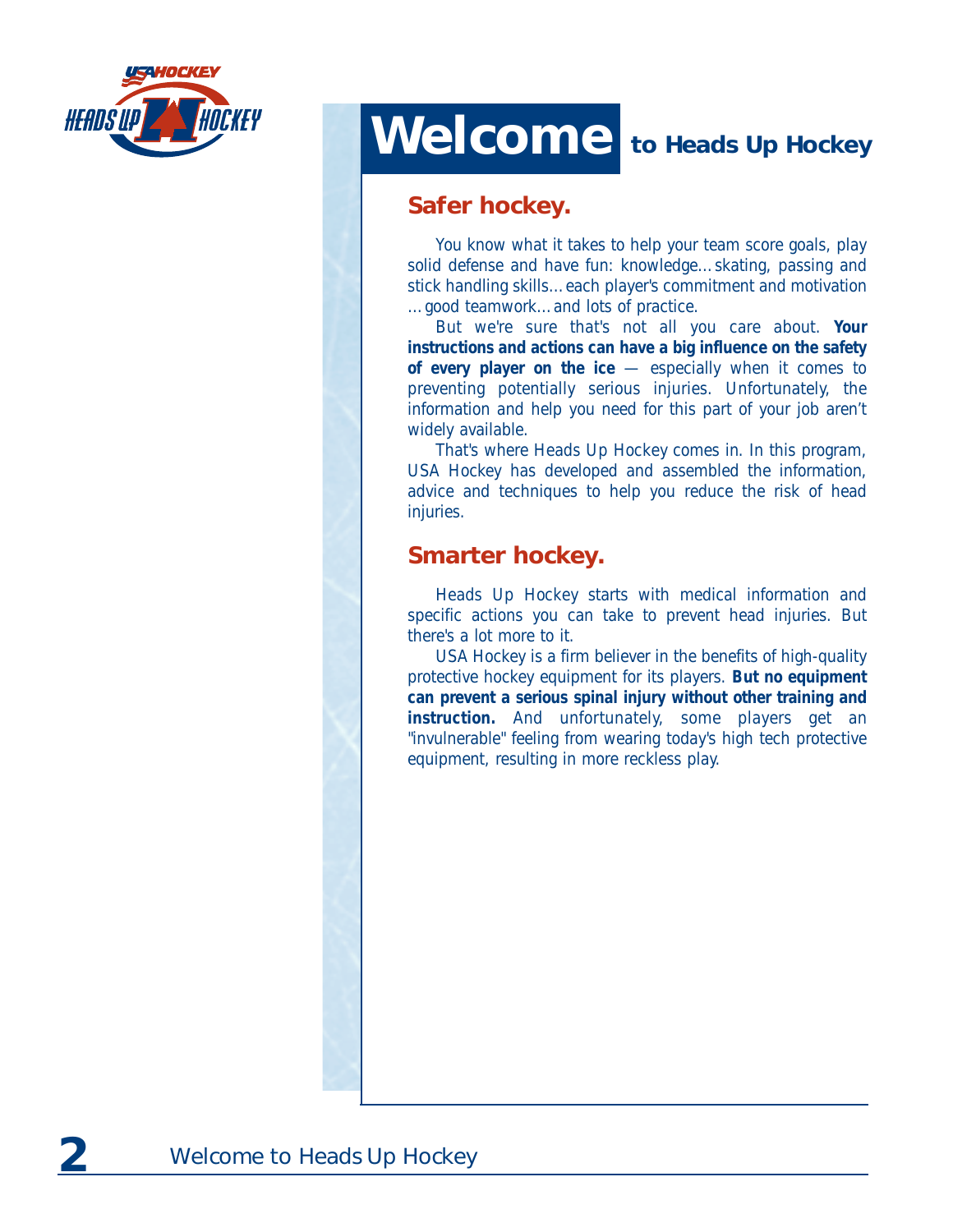

By following the *Heads Up Hockey* techniques in this program guide and in the accompanying videotape, you'll be developing new awareness and playing skills in each of your players. When you tell your kids "Heads Up!" you'll be telling them not just to play safe, but to focus. And player focus means…

#### **Better hockey!**

Much of the material in this Guide is directed toward age levels where body checking is permitted. But the basic principles apply to all age levels of hockey.

When you get your team playing *Heads Up Hockey,* you're helping your players…helping your team…and helping the whole game of hockey, by making the sport even more appealing at a time of growing popularity.

#### **Let's play** *Heads Up Hockey!*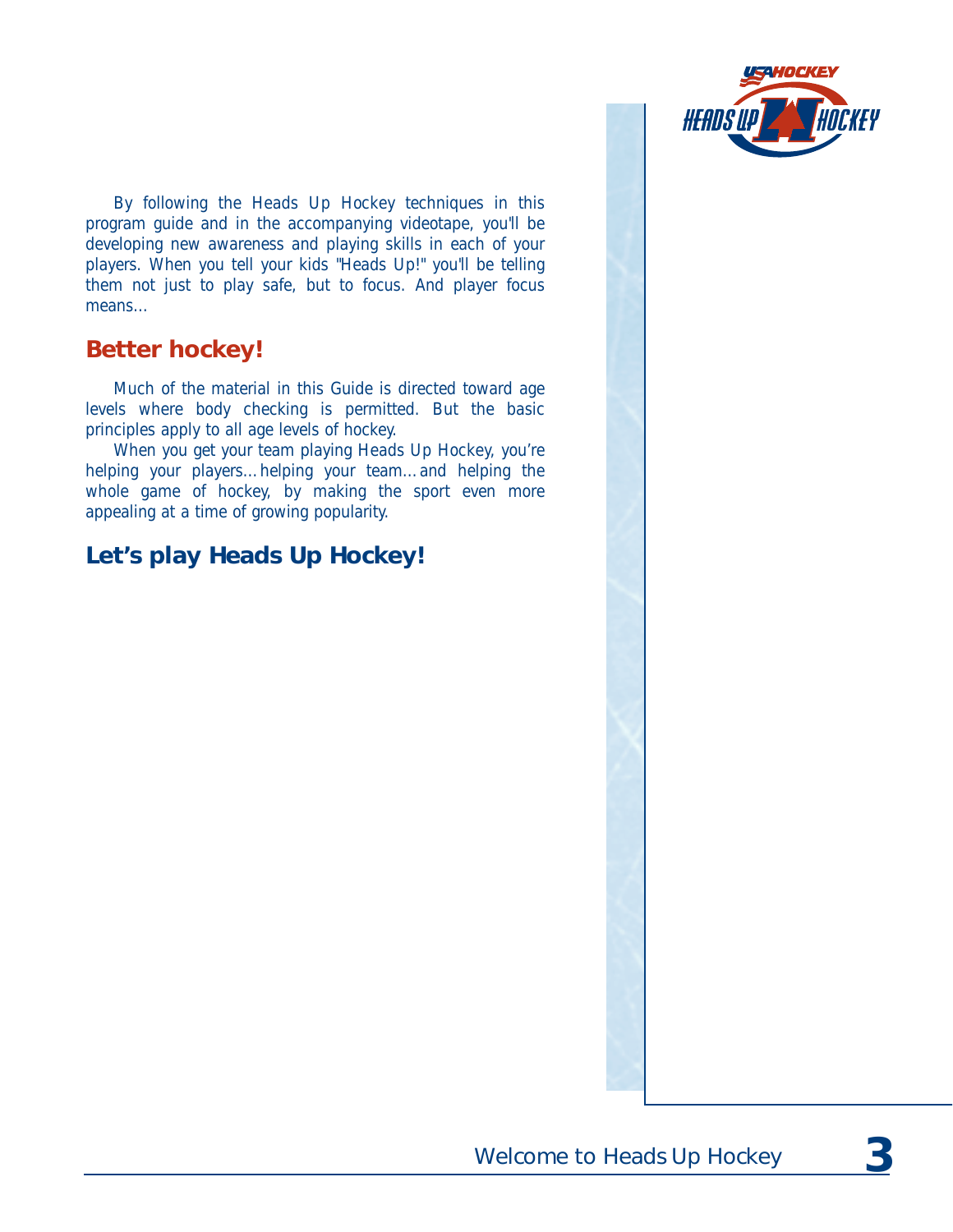

### **Welcome** *Heads Up Hockey*

### **Program Materials**

The *Heads Up Hockey* Challenge videotape introduces the basic medical safety information; and goes on to deliver playing skills, drills and off-ice exercises, coaching advice and other information to help you and your team play safer, smarter, better hockey.

This Program Guide is meant to be used with (but can be used without):

- the *Heads Up Hockey* Challenge videotape. It backs up the video with more detailed information.
- the *Heads Up Hockey* informational flyer. It outlines the basic facts and techniques you'll be demonstrating in your program.
- the *Heads Up Hockey* quick reference guide, to be used during practices and games.

You'll see *Heads Up Hockey* posters where you play. We're distributing them to facilities to reinforce the basic message to coaches, officials and players, and to show the facility's support of safe hockey.

You may copy elements of the program for your own distribution. To purchase the complete multimedia *Heads Up Hockey* kit, including all the elements listed above, call USA Hockey at (888) 806-7337.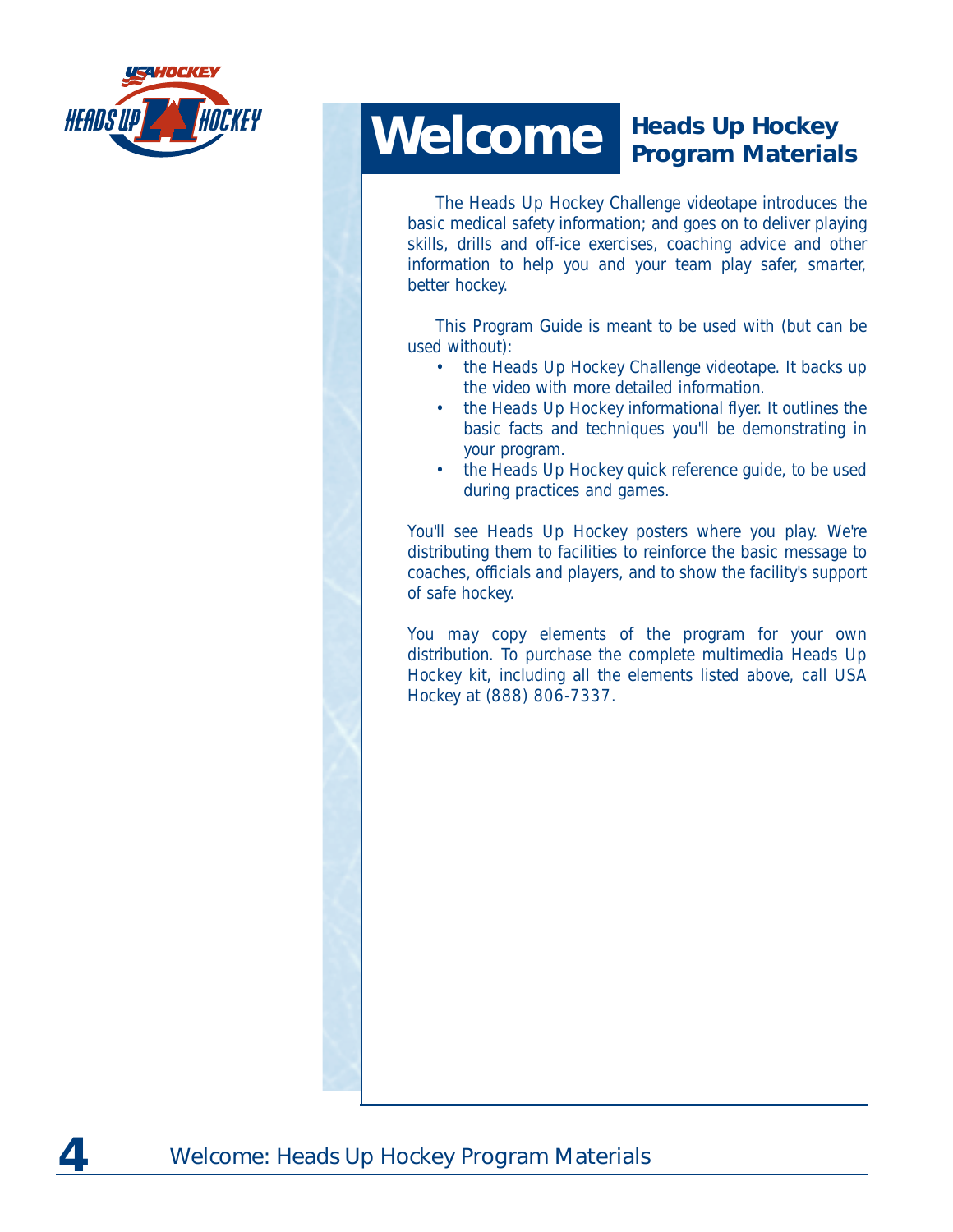### **Section 1 Head Injuries Are Preventable**



#### **It's a contact sport, but...**

Like any other contact sport, hockey has its share of sudden jolts. Players routinely make contact with other players, with goal posts, boards, pucks, sticks … and of course, with the ice itself. But injuries-especially potentially serious head injuriesare not part of the game.

You can raise your players' awareness of spinal injuries and concussions by learning more about how injuries happen, by passing this information along to your players, and by practicing specific prevention and playing techniques detailed in this guide.

Let's start by learning more about how these injuries happen.

#### **How spinal injuries happen in hockey**

The upper spinal column has a natural curve, which lends flexibility to the head and neck when the head is held in a normal " Heads Up" position (See illustration A).

But when the head is flexed (chin toward the chest), this normal curve is removed, and the cervical spine becomes straight, as illustration B demonstrates.

In this "head down position," when a player hits the boards or a goal post head on, the head stops suddenly, but the body's movement continues, compressing the spine. This force can produce a shock greater than the neck's discs and muscles can cushion, resulting in a fracture or break of one of more vertebrae. And if one breaks, it can cause compression of the spinal cord, resulting in paralysis below the level of the fracture.

According to research done among a wide range of hockey players, almost all on-ice cervical spine injuries have been due to the head being slightly flexed (head down) while making head-on contact with the boards or goal post.

A player doesn't have to be going at full speed for this to happen — it can occur at walking speed.

#### **So that's the basis for Rule One of** *Heads Up Hockey:* **Heads Up — Don't Duck!**

1. Charles H Tator et.al., *Spinal Injuries Due To Hockey.* Canadian Journal of Neurological Sciences; 11:34-41.



**Illustration A:** The natural "Heads Up" position, which gives your neck the maximum flexibility to take a hit.



**Illustration B:** When the neck is flexed (head down), an impact can result in serious spinal injury.

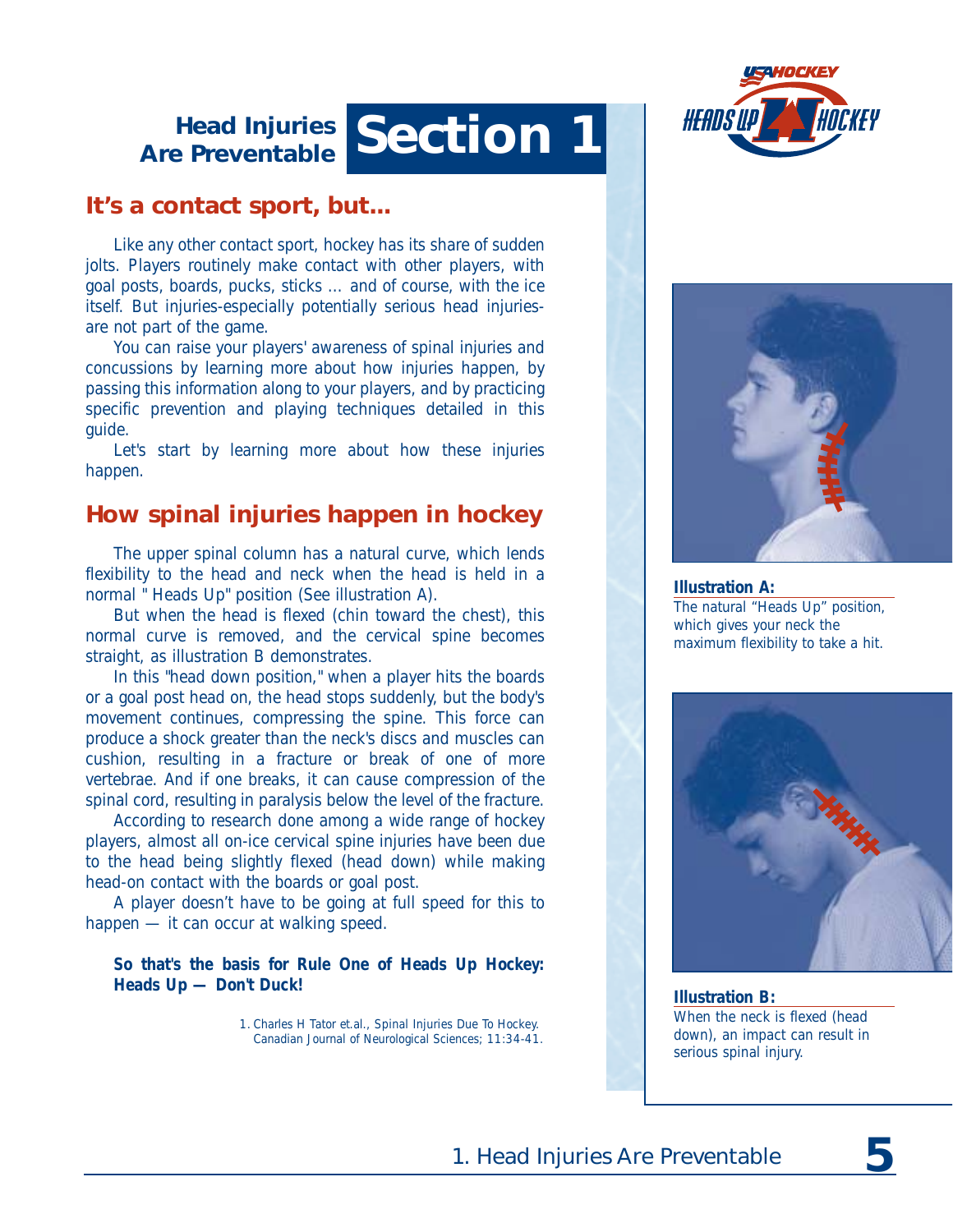

#### **How concussions can happen in hockey**

There are differences of opinion on the definition of a concussion, and on how to judge its severity.

But one working definition is: "…a clinical syndrome characterized by immediate and transient post-traumatic impairment of neural functions, such as the alteration of consciousness, disturbance of vision, equilibrium, etc., due to brain stem involvement."

Simply put it's an injury that arises from a blow to the head, usually when the head is moving. Symptoms of a concussion range from mild dizziness to "seeing stars" to severe headaches and nausea to unconsciousness.

In hockey, concussions are not the most common form of injury, but the require your attention for two important reasons:

- 1) Concussions, especially mild ones, may be hard to recognize. Players may show only momentary confusion from being "dinged" or "having their bell rung."
- 2) A concussion, even a mild one, may significantly increase the chances of getting a second concussion, and may endanger the player's awareness and safety on the ice.

**No head impact injury can truly be regarded as minor.** Each incident requires your prompt evaluation and attention.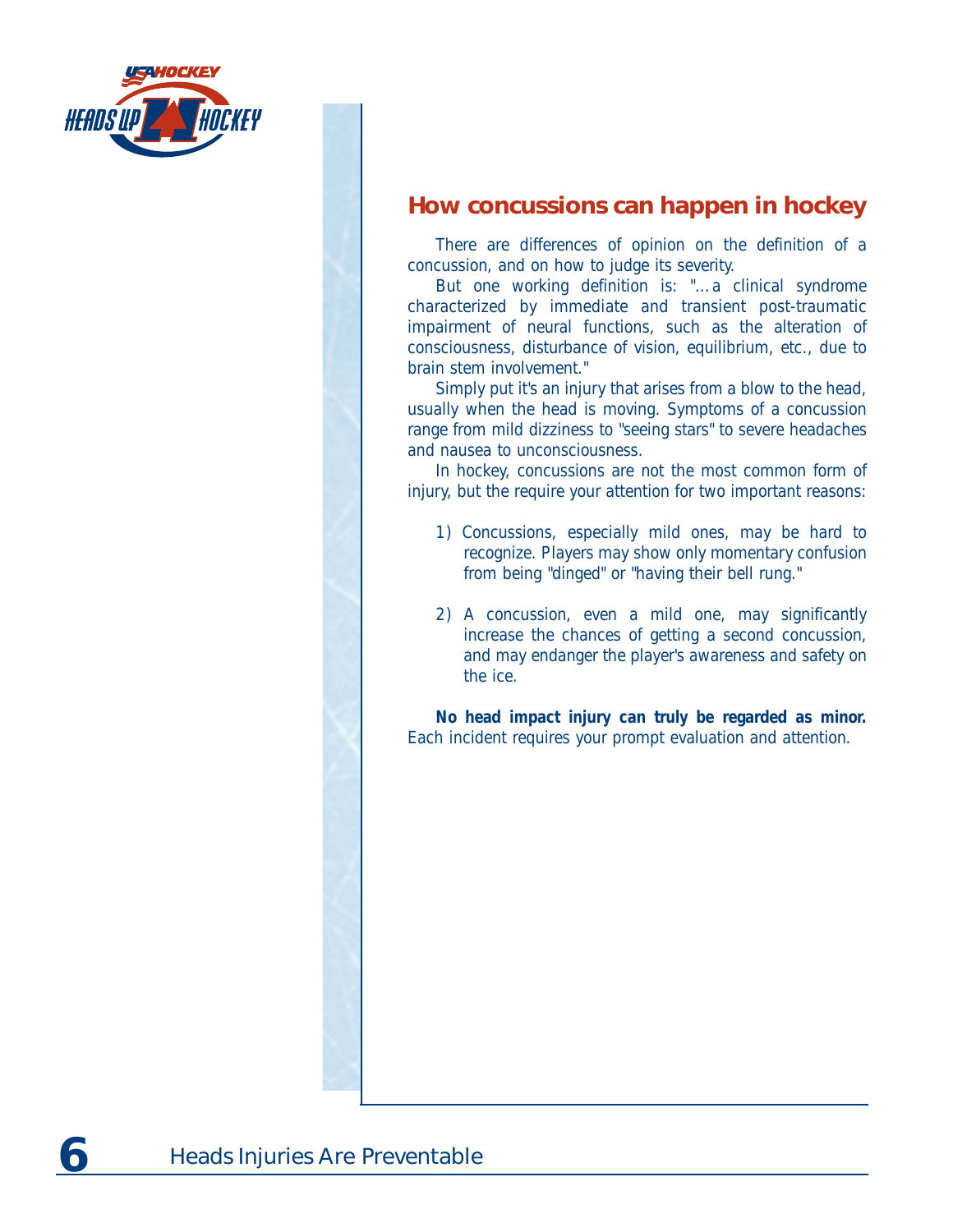

#### **What you can do**

The risk of head injuries at all levels of hockey can be reduced through your participation in Heads Up Hockey.

- 1) Play Heads Up Hockey
	- Know the basics of injury prevention and pass them along to your players.
	- Practice the team's on-ice safety exercises in the Guide.
	- Promote fair play and clean checking on your team, and insist on it from your opponents.
- 2) Check your players' equipment before, during and after each practice session or game, and teach them to inspect it as well.
- 3) Keep your team in good shape through the flexibility and strengthening exercises in Section 4 of this Guide.
- 4) Know what to look for and how to respond when a player gets hurt by using the information in Section 5.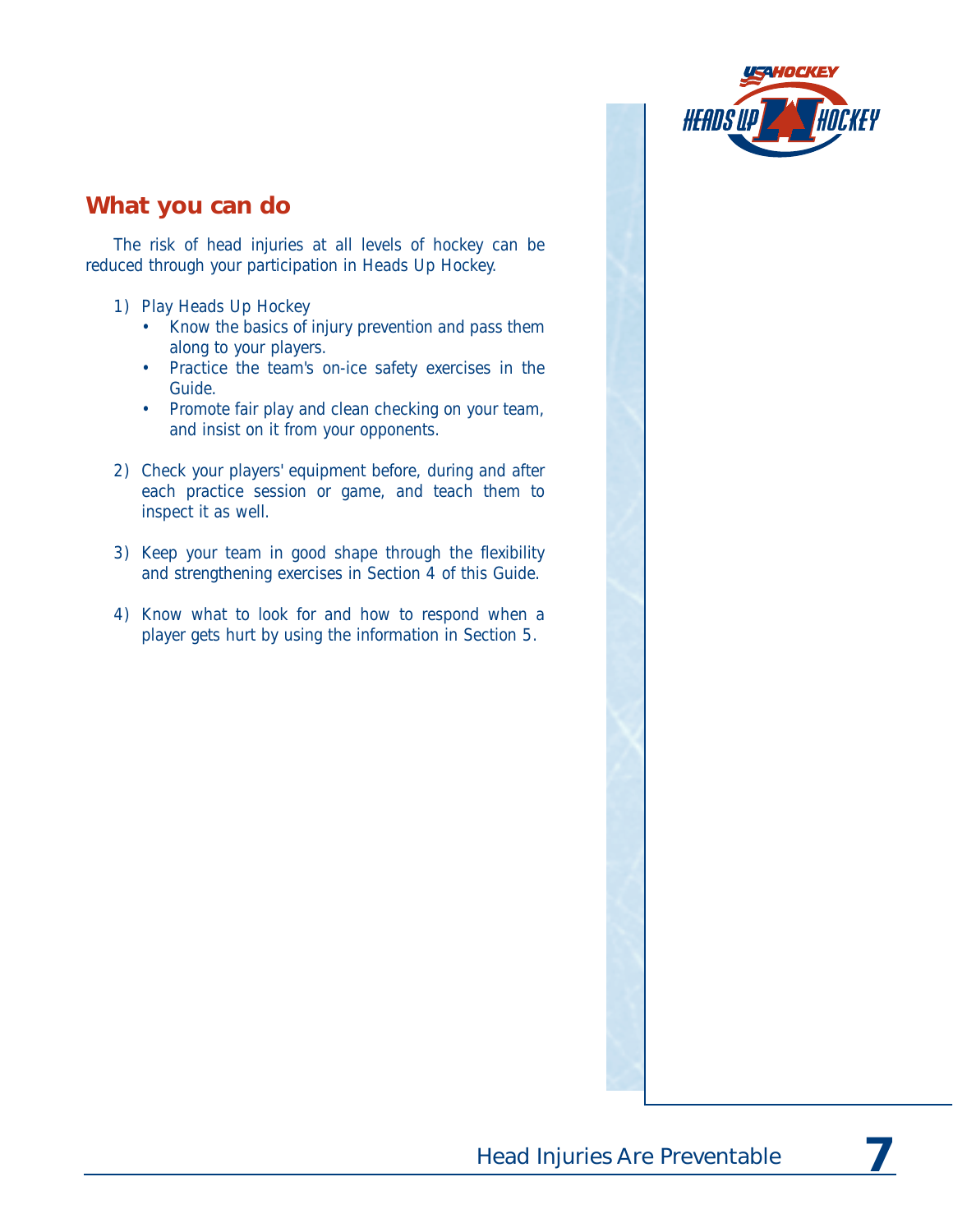

### **Section 2 Playing** *Heads Up Hockey*

#### **Incorporating** *Heads Up Hockey* **into team practices**

In this section you'll find specific ways to improve the safety and quality of your team's play. Here are some ways to incorporate this material into your practice routine.

- Show the *Heads Up Hockey* Challenge videotape at the beginning of each session. Invite parents and team managers to see it too.
- Plan on 15 minutes of *Heads Up Hockey* at every other practice session.
- At each of these *Heads Up Hockey* sessions:
	- 5 minutes (Max) pre-session talk with Q&A — 10 minute on-ice drill
	-
- Five *Heads Up Hockey* sessions total.

#### *Heads Up Hockey* **Session 1: "Heads Up!"**

#### **Tell them what it means: "Heads Up!"**

When we hear the phrase "Heads Up," we hear "be alert" and "be careful." Good advice for hockey players! But in *Heads Up Hockey,* it has a literal meaning, too.

At your first session, start by asking your players what they think "Heads Up" means, and help them translate it into hockey terms. You might get answers like:

- Know where the puck is
- Know where your teammates are
- Know where your opponents are
- Know where you're skating to
- Be ready to receive a pass or take a shot
- Know where your "man" is
- Look for open ice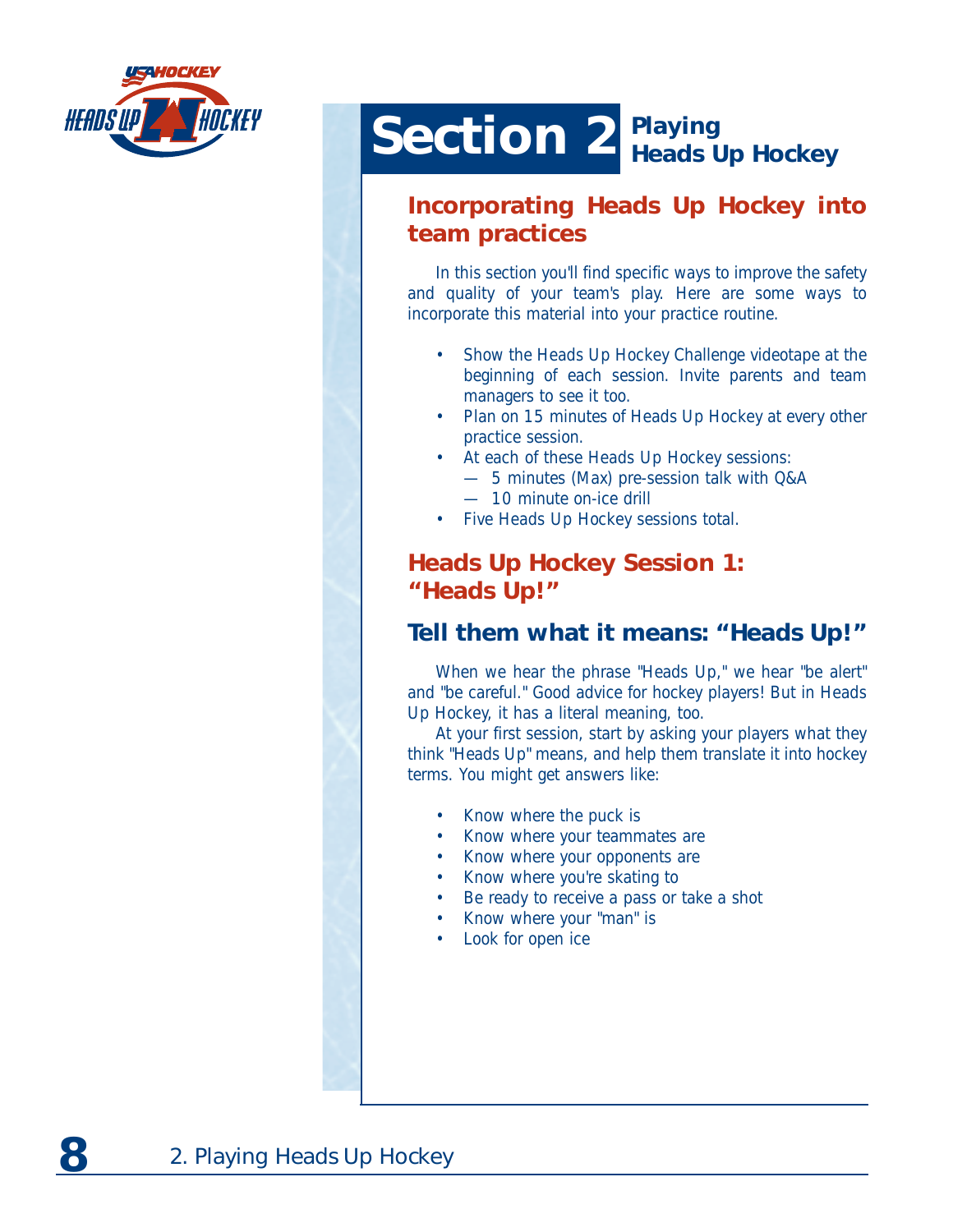

Next, you can refer to the idea of "Heads up" as playing safe hockey. Ask players what else the phrase means to them. Depending on their age level, players might say:

- Skating to avoid other players
- Avoiding goal posts while driving to the net
- Keeping your stick down
- Not losing control on the ice
- Controlling your temper
- Knowing when you're about to get hit or be checked
- Preparing for impact along the boards

Now it's time to tell them Rule One of *Heads Up Hockey*: In Hockey, "Heads Up!" literally means exactly what it says: "Keep your head up on the ice, especially when it looks like you're going to take a hit."

Tell players that this is the *single most important thing* to know and do to prevent head injuries…and tell them that you're going to be looking for it from now on. Explain that most people duck when they see a hit coming, but doing so puts them in danger.

#### **Drill 1: Say it loud: "Heads Up!"**

During your first on-ice *Heads Up Hockey* session, you don't need any specific drills or plays to reinforce what you've told your team. Just watch their play, and shout "Heads Up!" from time to time throughout the session. Use it to remind players to keep alert…to point out unsafe situations…and to encourage skaters to keep their heads up, whether they're skating or sliding after a fall.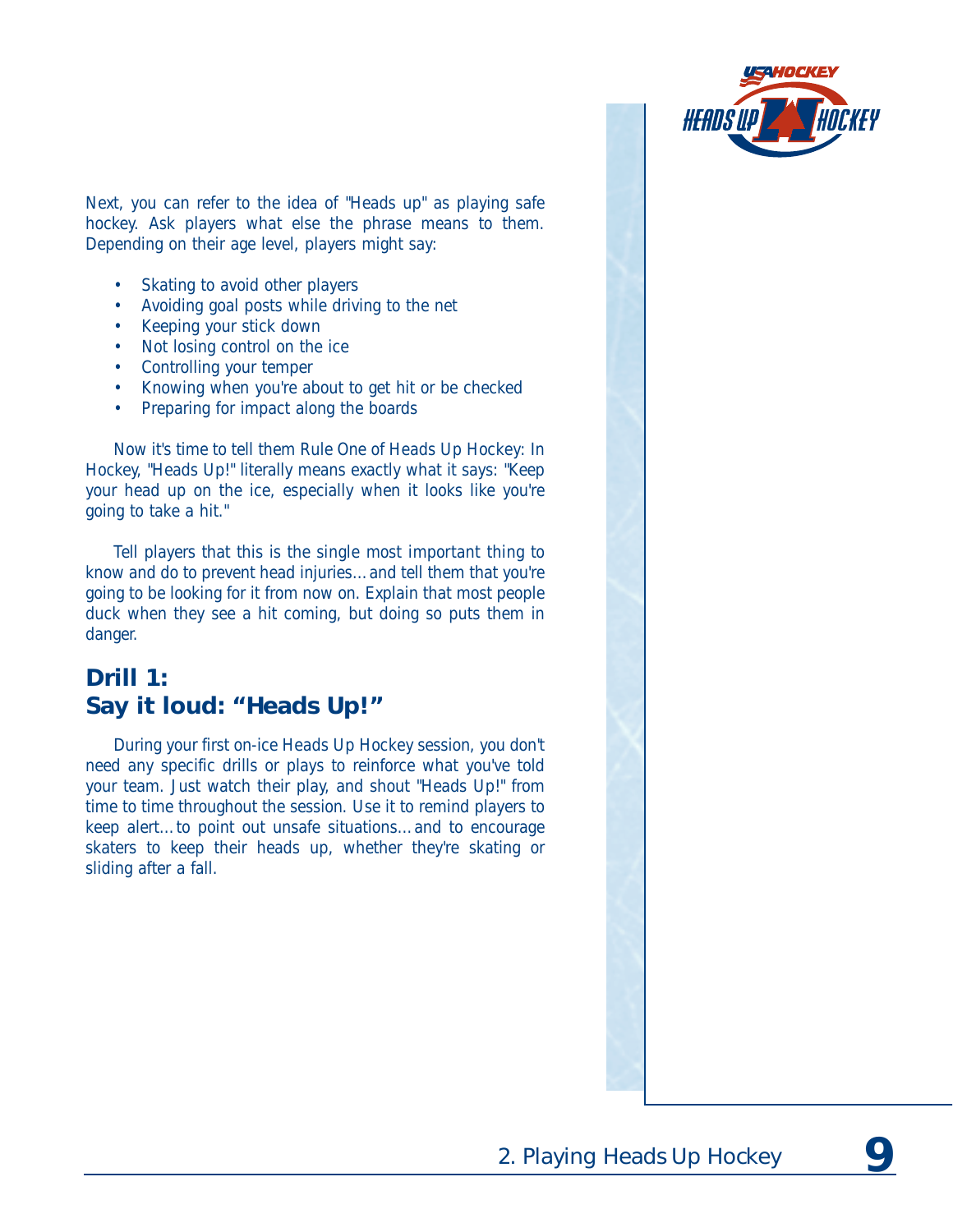

#### *Heads Up Hockey* **Session 2: "Angling In"**

#### **Skating into the boards at an angle means better puck control and less risk of injury.**

When the puck goes into a corner, everybody wants to dig it out…and dig it out fast. But what's the best way to get it out? And what's the safest way? Skating in *on an angle* is the best and safest way.

- Skating in on an angle affords players a **better approach angle** to the puck, and by giving the body a sage position to accept an impact with the boards, it allows players to **keep skating** and gain control of the puck.
- When players skate into the corners at an angle, the risk of hitting the boards with their helmets first is greatly reduced. A leg or side or an arm will absorb most of the impact.

Start this *Heads Up Hockey* discussion by inviting players to imagine a puck moving through a corner when they're close to the nearest end zone face-off spot. How should they go after the puck and why?

Now ask players to imagine the same puck moving the same way, but with an opponent behind them. Should there be any difference in approach? Why?

After getting answers from several players, explain the advantages of skating to the puck on an angle, rather than head-on against the boards.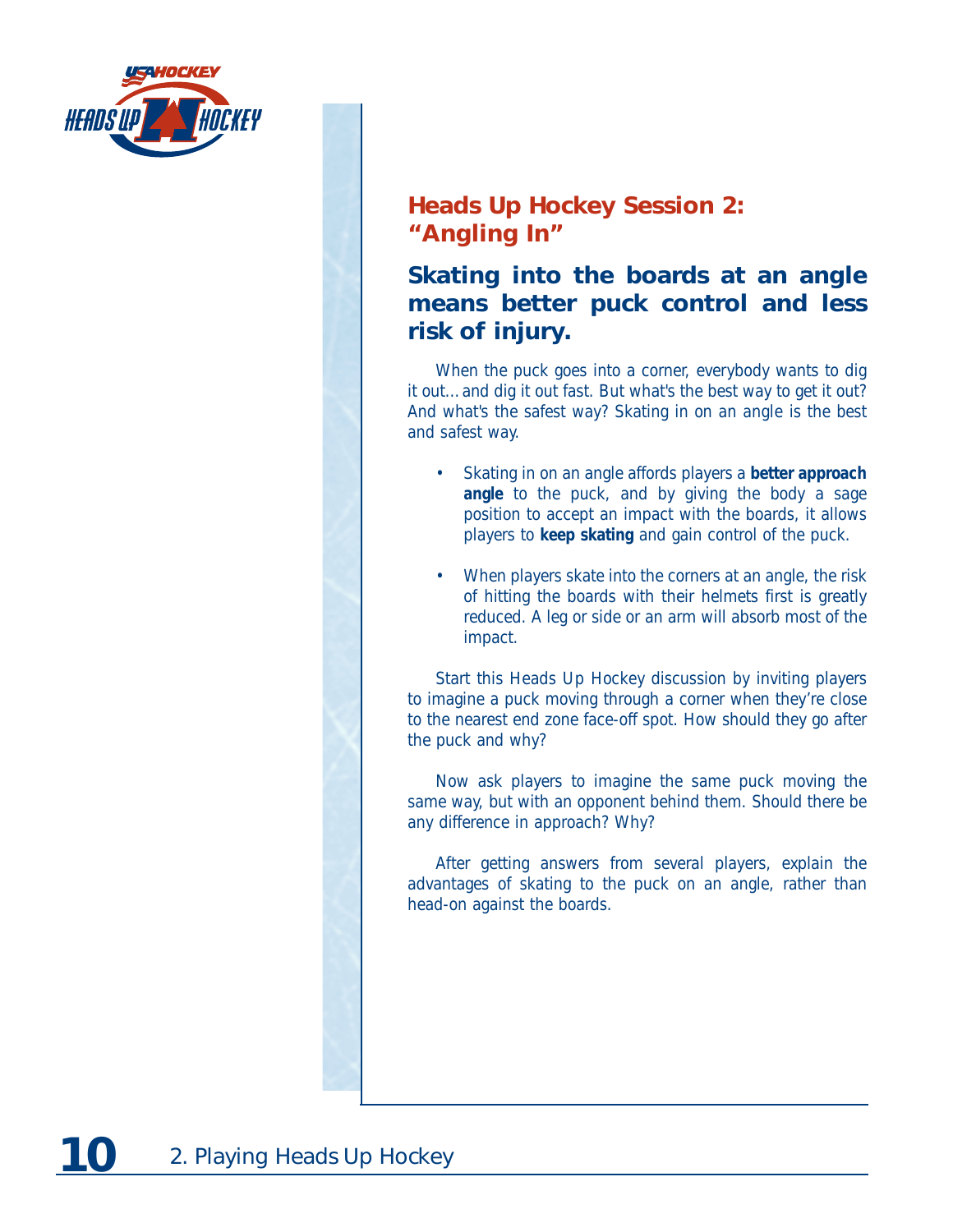

When demonstrating "angling in," be sure to cover these points:

- Go in **on an angle**
- Keep a **low center of gravity**
- Knees **bent, back straight and head up**
- Absorb the shock over the **widest possible part** of your body
- Keep your **feet parallel to the boards**
- Forearms hands legs **ready**
- **Lean into** the impact
- **Never** hit the boards or glass with the **tip of your shoulder** — it can cause injury
- Check over your shoulder to see **where your opponent is**

#### **Drill 2**:

- 1. Set up two lines of four players (A and B) behind the face-off spots, and a pile of pucks (P) in the left corner.
- 2. On the whistle, the first player on the left face-off spot (A) angles into the corner, picks up a puck, skates behind the net and makes a pass to (B), who has moved from the face-off spot to the slot area.
- 3. Player (B) takes a shot on goal and joins the (A) line. Player (A) goes to the (B) Line.

#### **Variations**:

- Halfway through the drill, move the pucks to the right corner so players learn to pick up a puck and pass off both the forehand and backhand.
- A coach can stand to the side of the (A) line and slide a puck into the corner one at a time.
- For age levels with body checking, add a line of chasers who try to catch the puck carrier and angle him or her into the boards.



*Heads Up Hockey:* **DRILL 2**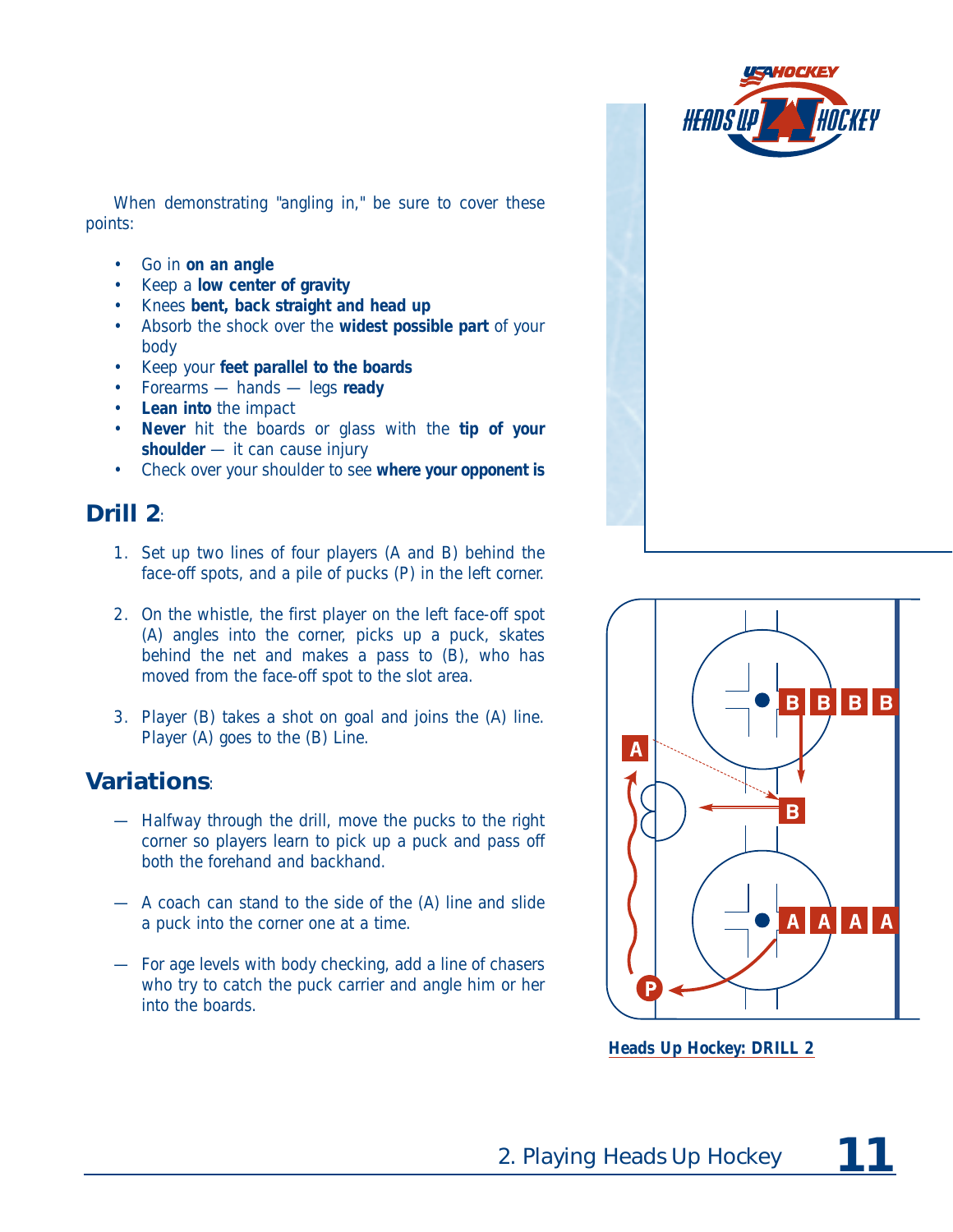



**Two Simple Rules:** When hitting the boards there are two simple rules: Don't duck, and hit the boards with anything but your head first!

#### *Heads Up Hockey* **Session 3: "Hitting The Boards"**

#### **Good ways and bad ways to have a close encounter with a goal post, the boards, or another player.**

It's going to happen: you play hockey, you're going to skate into things. But how players skate into the boards, the goal post or another player is important…for their safety as well as their ability to stay in the play.

Here are two simple rules:

- Don't Duck
- Hit the boards with *anything* but your head first.

In Section 1, you told players why they shouldn't duck their head on impact — here's an opportunity to reinforce it.

Start discussion by asking players what they should hit the boards with first when they know an impact is coming.

They might answer:

- An arm
- Their back
- A skate
- Their side
- Their stick

All of these, of course, are right answers. Players probably won't say "your head" as a possible answer, and you should congratulate players for that.

Conclude your discussion by demonstrating the best way to cushion an impact with the boards: with both hands on the stick if possible, and with their arms out creating a three-part "shock absorber." Players should try to absorb the impact over as much of their body as possible.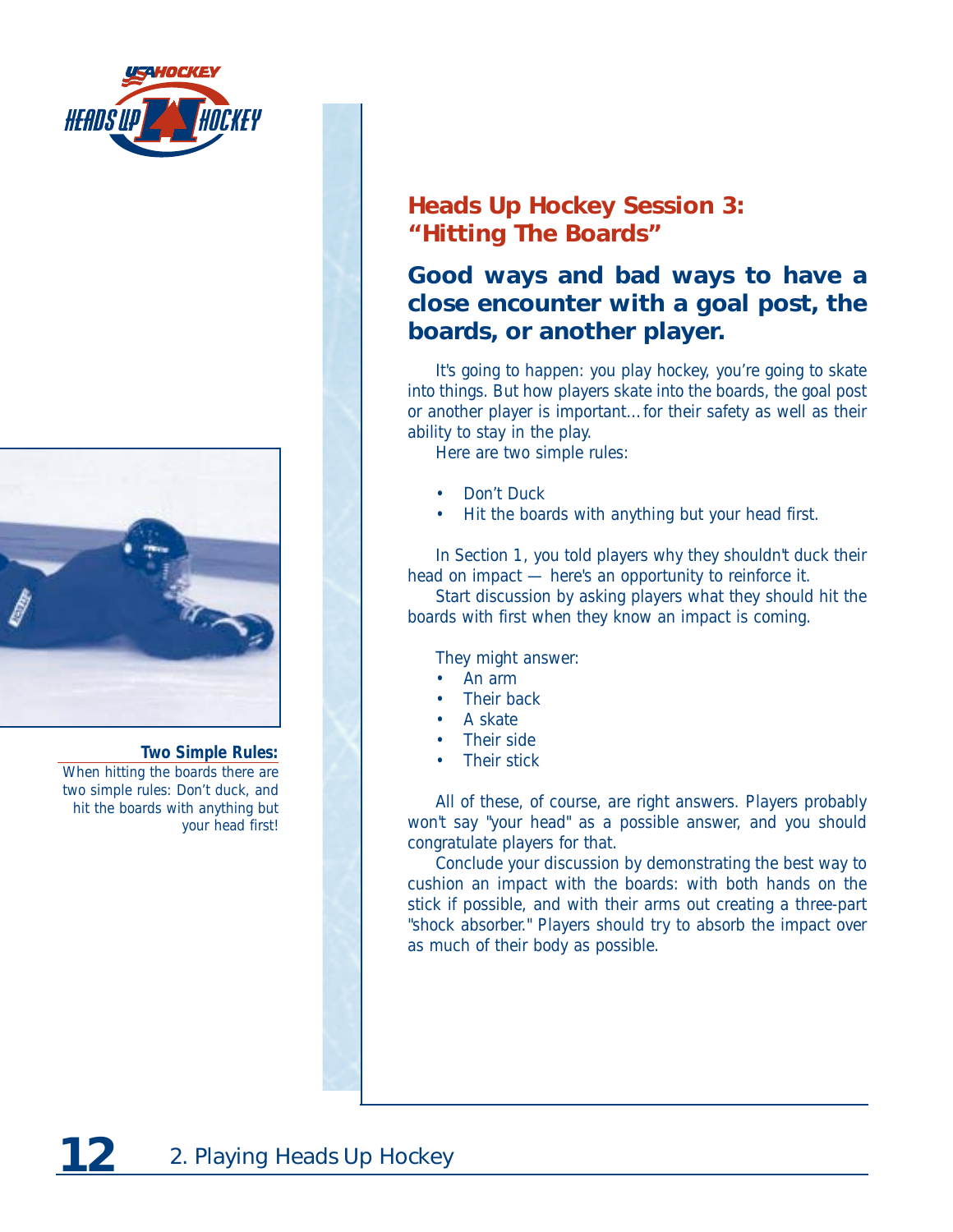#### **Drill 3**

- USAHOOKEN **HEADS UP**
- 1. Set up two lines of players (A and B) at the face-off spots.
- 2. On the whistle, a player from each line skates at an angle toward the corner boards. The players should make contact with the boards and glass with their extended arms, forearms, side of body and legs…but with no head contact at all.
- 3. Players should alternate between lines (A) and (B). The speed at which the players hit the boards must be managed, depending on the skill level of the players. Proper head, arms and body position must be stressed.

#### **Variation:**

From the goal line, players skate full speed toward the blue line. At the top of the face-off circles, they should leave their feet and slide on their side, back or stomach. Have them imagine the blue line as an impact with the boards.

Players should pretend to slide into the end boards, using arms, knees, legs and skates to absorb the impact. Proper heads-up position must be stressed.





*Heads Up Hockey:* **DRILL 3** *Heads Up Hockey:* **DRILL 3, Variation**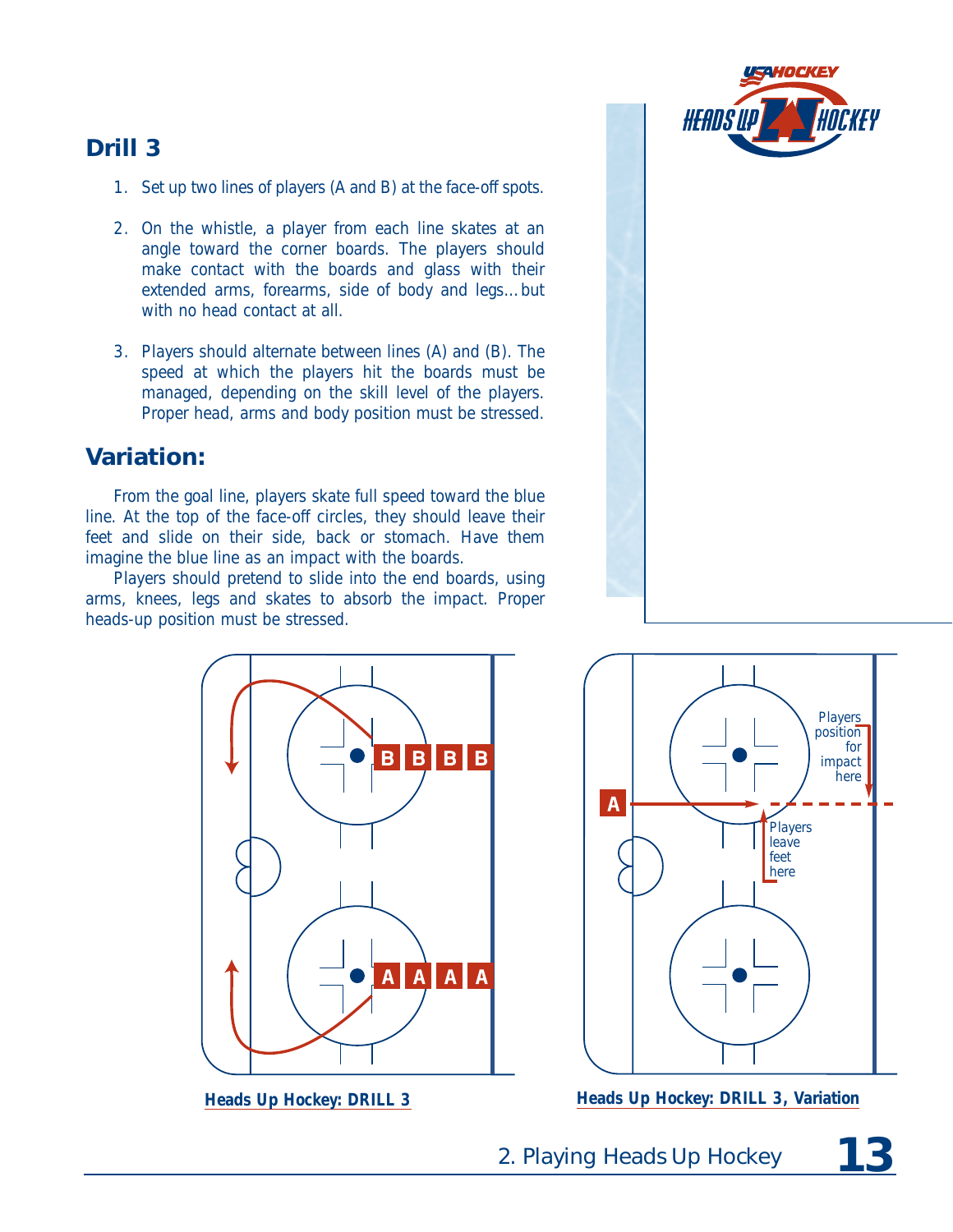



**Skate Through The Check** Although it may seem safer to slow down or stop if a hit is coming, your players' balance and momentum will be much better if they keep their legs moving and concentrate on skating right through the impact.

#### *Heads Up Hockey* **Session 4: "Taking A Check"**

#### **What players should do when they see it coming.**

Since USA Hockey-sanctioned games do not include checking at some levels, this session might not be appropriate for all teams. But if you are coaching a younger team, you might still find the information useful as "body-contact" techniques, especially for less skilled skaters.

Preparing for a body check takes split second timing. But how a player prepares for a check determines whether he or she will keep or lose a puck, or how quickly he or she will be back in the play. Quick reflexes and smart moves when a check is coming also will lessen the chance of a head injury.

By this time, players will have some familiarity with the basics of *Heads Up Hockey*. So you might just ask them to see how many of these four basic safety techniques for taking a check they can come up with. Look for: **Heads Up-Don't Duck.** It's just as important in taking a check as in any impact.

**Keep your head out of it.** The more players can avoid impact with their heads, the more likely they are to come through safe and in control. They should take the impact with anything else first.

**Know where your opponents are.** As players become more experienced, and as they start thinking more about strategy and less about skating, their peripheral vision and overall awareness should start to improve. When they know where their opponents are, they'll be less likely to get checked without any warning.

**Skate through the check.** Although it may seem safer to slow down or stop if a hit is about to happen, your players' balance and momentum will be much better if they keep their legs moving and concentrate on skating right through the impact. They'll not only avoid head injury, they'll have a better chance of maintaining their balance and staying in the play.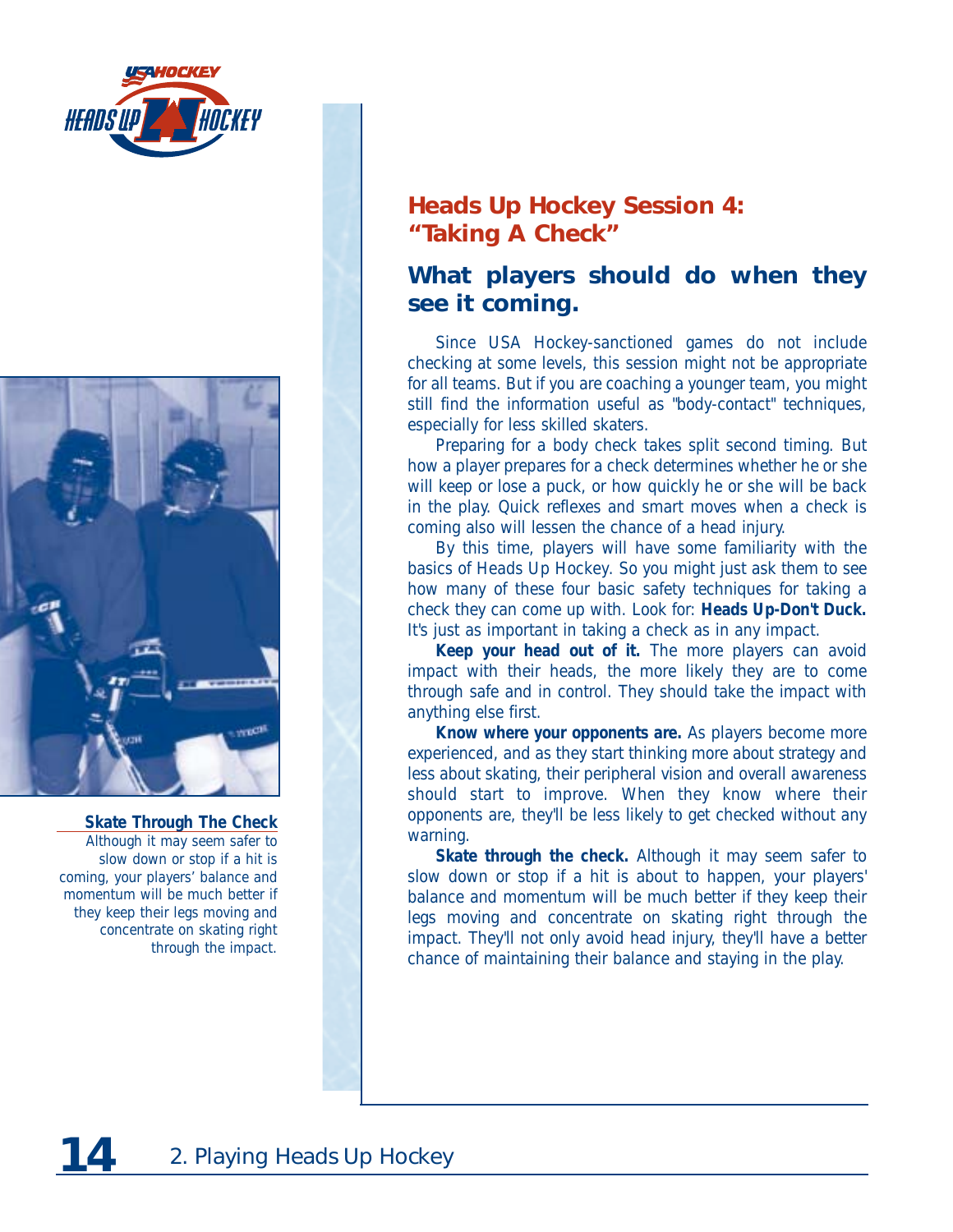And if they get in a situation where they can't skate through a check, players should keep their arms up, knees bent and, of course, their heads up.

Be sure to cover these points:

- Skates parallel to the boards
- Move out of the area quickly
- Keep your feet moving
- Arms/legs as shock absorbers
- Feet apart, knees bent, low center of gravity
- No shoulder contact on the boards, if possible

#### **Drill 4:**

Use this exercise to reinforce proper ways of giving and taking a check:

- 1. Set up a line of puck carriers (A) in the corner behind the goal line and one line of checkers (B) at the face off spot.
- 2. The puck carrier (A) moves up the boards and skates through the check of the (B) player.
- 3. For the puck carriers, stress heads-up position, keeping the legs moving and the stick down.
- 4. For the checkers, stress contact with the shoulders, not the head, elbows knees, stick or feet.
- 5. In this drill, players should alternate from puck carrier lines (A) to checking lines (B).

For best use of your ice time, set up the same drill in the other corner too.





*Heads Up Hockey:* **DRILL 4**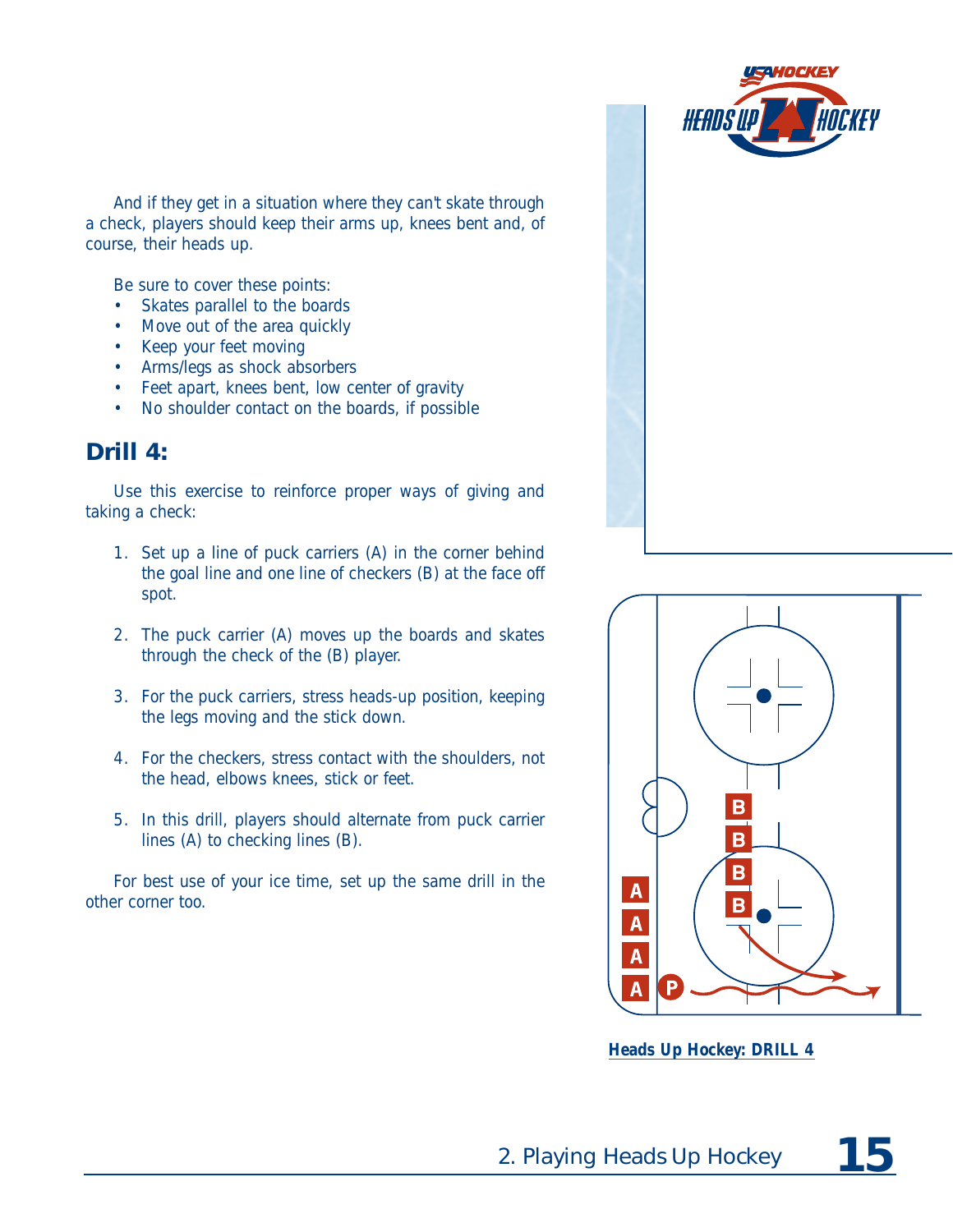

#### *Heads Up Hockey* **Session 5: "Giving A Check"**

#### **Separating the puck from your opponent, not separating your opponent from consciousness.**

As with the previous session, this material may be less appropriate for younger age levels where checking is not allowed, but the information is still valuable.

Hockey rules are specific about a legal body check. It's when…

"... a player checks an opponent who is in possession of the puck, by using hip or shoulder from the front, diagonally from the front or straight from the side, and does not take more than two steps/strides in executing the check."

The point is, checks and body contact are not about intimidation and not about inflicting pain and injury. They're just one part of the game, along with skating, shooting, passing and puck handling.

In preparing your team for this *Heads Up Hockey* session, start them thinking by discussing the checking they see in NHL games on TV. Do they find it exciting? (Definitely.) Do they wish they could give a check like that themselves? (Probably.)

Now invite them to imagine themselves on the receiving end of some of those spectacular NHL checks. Could they take it? Remind your players that the checks they see on TV are given and taken by world class athletes in top form, who have the experience and control to play physical hockey at that level.

As a coach, the caliber and sportsmanship of your team's play is in your hands. We hope you'll promote safe, legal checking for your players. We also hope you'll insist on clean, legal checking from opposing teams, too. It's another was of keeping your team safe without suffering any competitive disadvantages.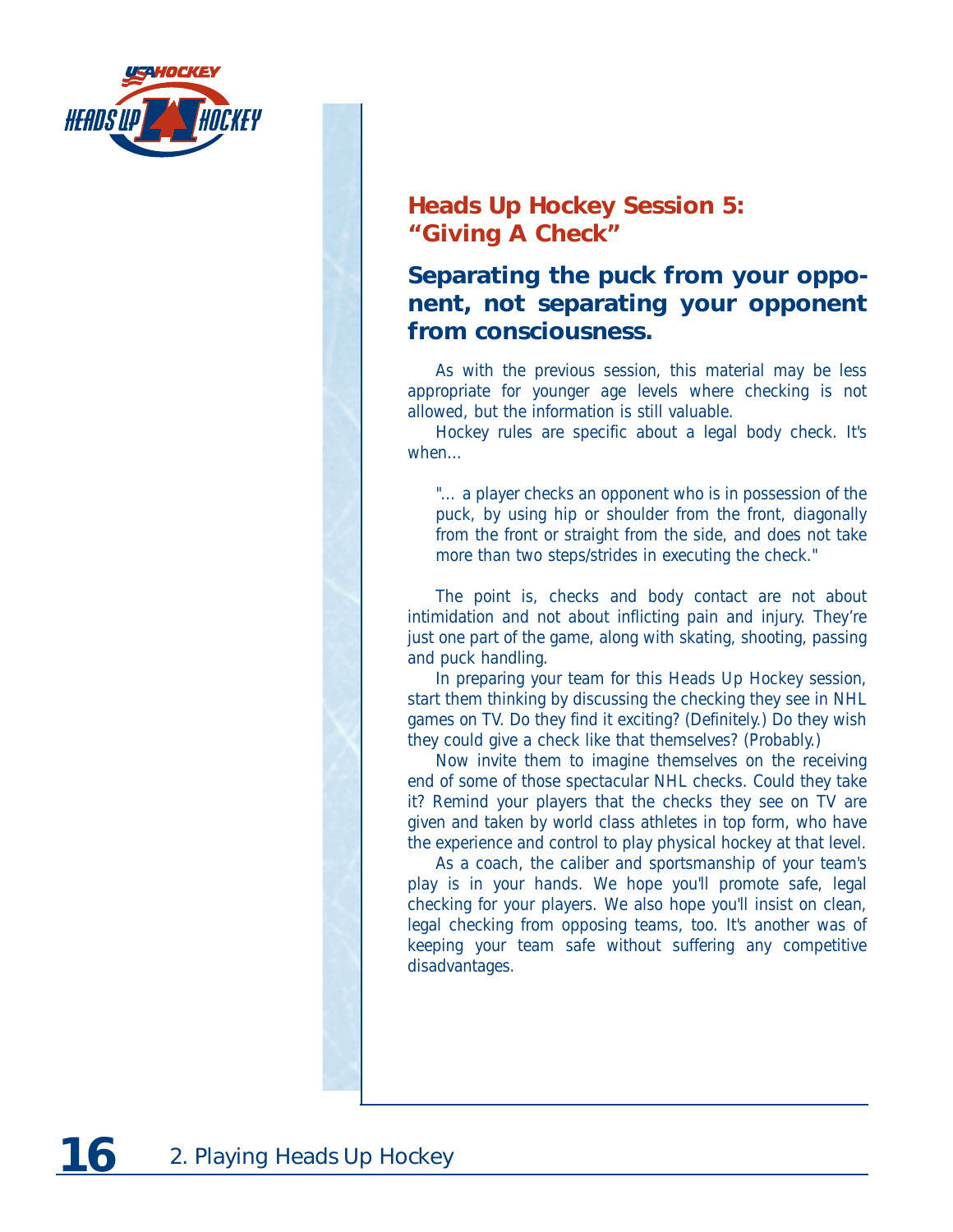#### **Checking from behind:**

It's illegal. And it's extremely dangerous. Even a light hit from behind could inflict a severe head or neck injury.

Be sure to tell your players that no matter how intense the game becomes, they must not hit another player from behind, ever. And, of course, checking from behind exposes your team to the possibility of a major penalty.

#### **A word about reckless play:**

#### **Dumb!**

In the heat of the game, players can occasionally get so psyched up they forget everything they've learned, and get into a play they have no chance of finishing safely.

Some players drive to the net so fast they just can't stop, making a dangerous collision practically a sure thing. You know this is bad hockey…and that it is dangerous hockey. The sad truth is, many hockey injuries are "self inflicted" by players skating way past their limits and "going for it" at all costs.

Be sure to tell your team that reckless play like this does nobody any good. It rarely results in a goal or a good play, and often ends up as a penalty, an injury, or both.



**Checking From Behind:** Checking from behind is illegal, extremely dangerous and less than courageous.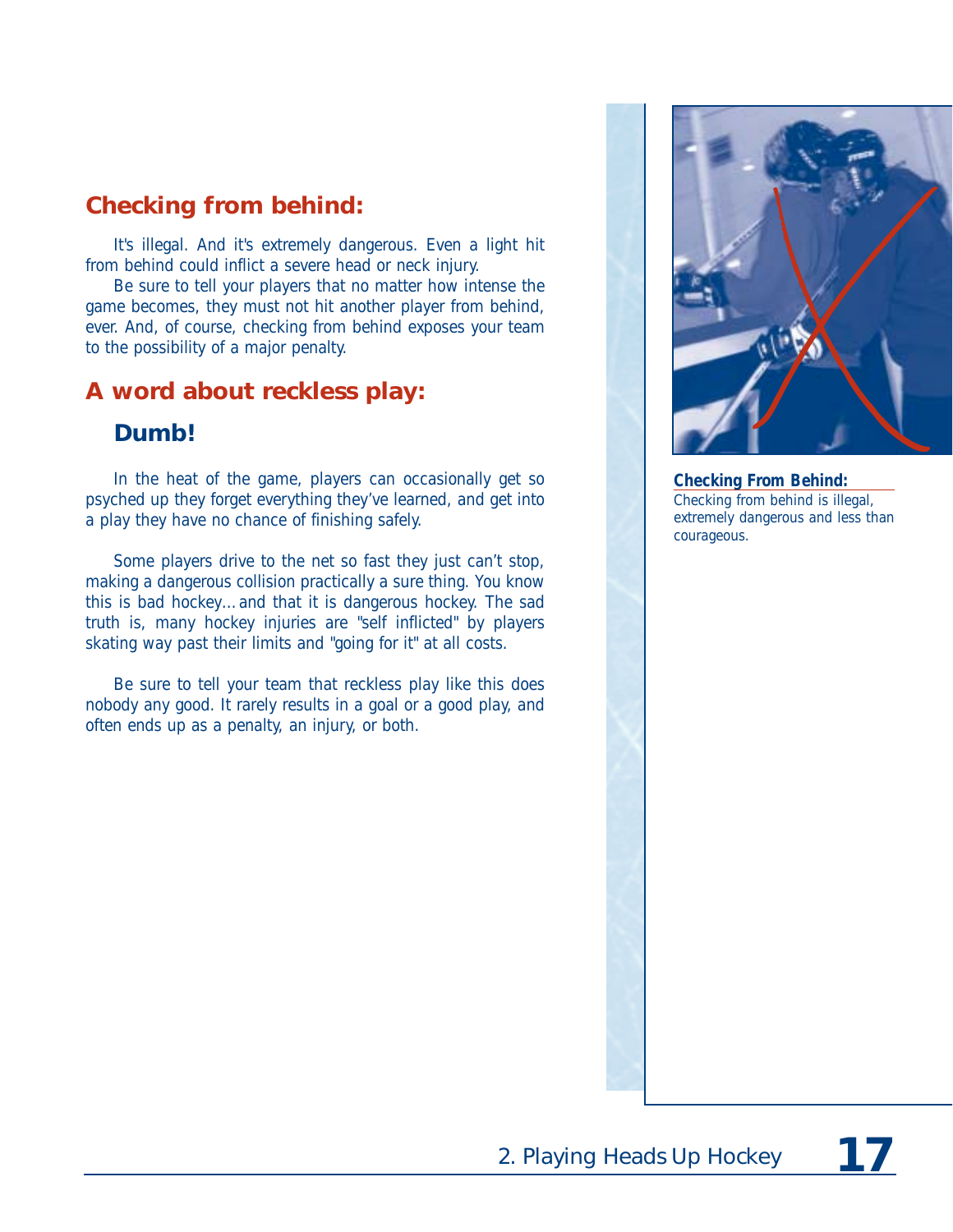

### **Section 3 Protective Hockey Equipment**

#### **The Superman Syndrome**

Avoid the "Superman Syndrome" on the ice, and get the best use out of today's protective equipment.

As good as it is, there isn't any protective equipment that can keep a player from getting a serious spinal injury in a headon collision with their head down.

But protective equipment can prevent or reduce concussions, as well as facial, mouth and other injuries, so we've included guidelines for the proper care and maintenance of protective equipment.

#### **Look! Up in the sky! It's a bird! It's a plane...**

Earlier in this guide, we spoke of reckless play as being "dumb hockey," and it is. One factor leading to reckless play may actually be the "can't get hurt" feeling some players get as a result of wearing protective equipment.

So it's worth your while to tell players that the purpose of their protective equipment is to protect them from sticks, pucks, skates and other objects, not to allow them to skate recklessly.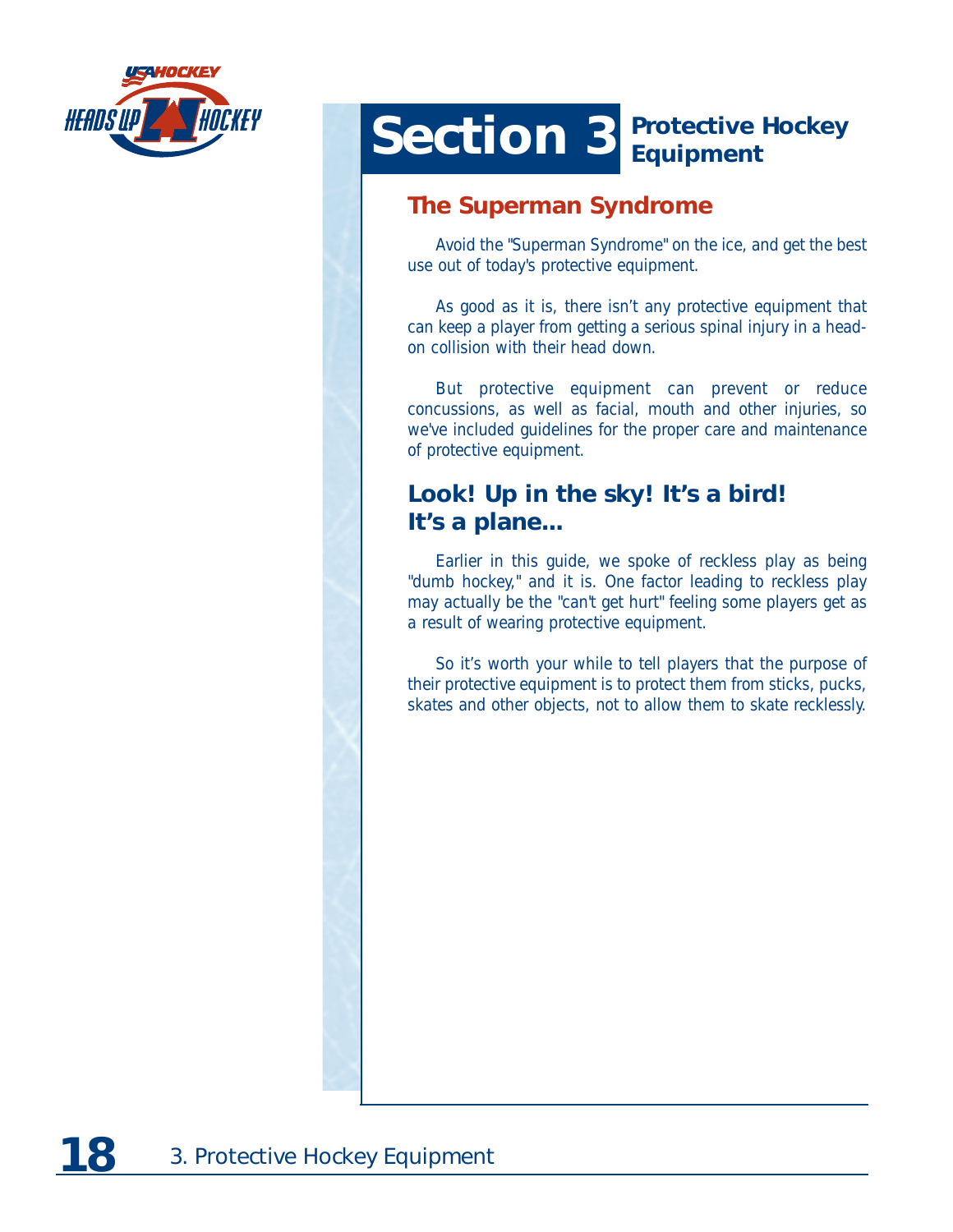#### **Maintaining protective equipment:**

#### **Helmet**

- Make sure all helmets are HECC-certified
- Fit should be snug on top, back and sides of the head
- All padding and manufacturer's hardware should be in place
- No cracks! Throw out a cracked helmet immediately; it's not only ineffective, it's dangerous
- Neck strap should be working and comfortable

#### **Facial protection**

- HECC-certified only
- If it's a plastic shield, no cracks or scratches
- If it's a wire cage, no bars bent or missing, and with coating must be intact
- Chin cup should be in place, and shin should sit comfortably in it
- All straps and snaps should be in place and working

#### **Mouth guard**

- Follow manufacturer's instructions for proper fit
- Make sure breathing is not inhibited when in place



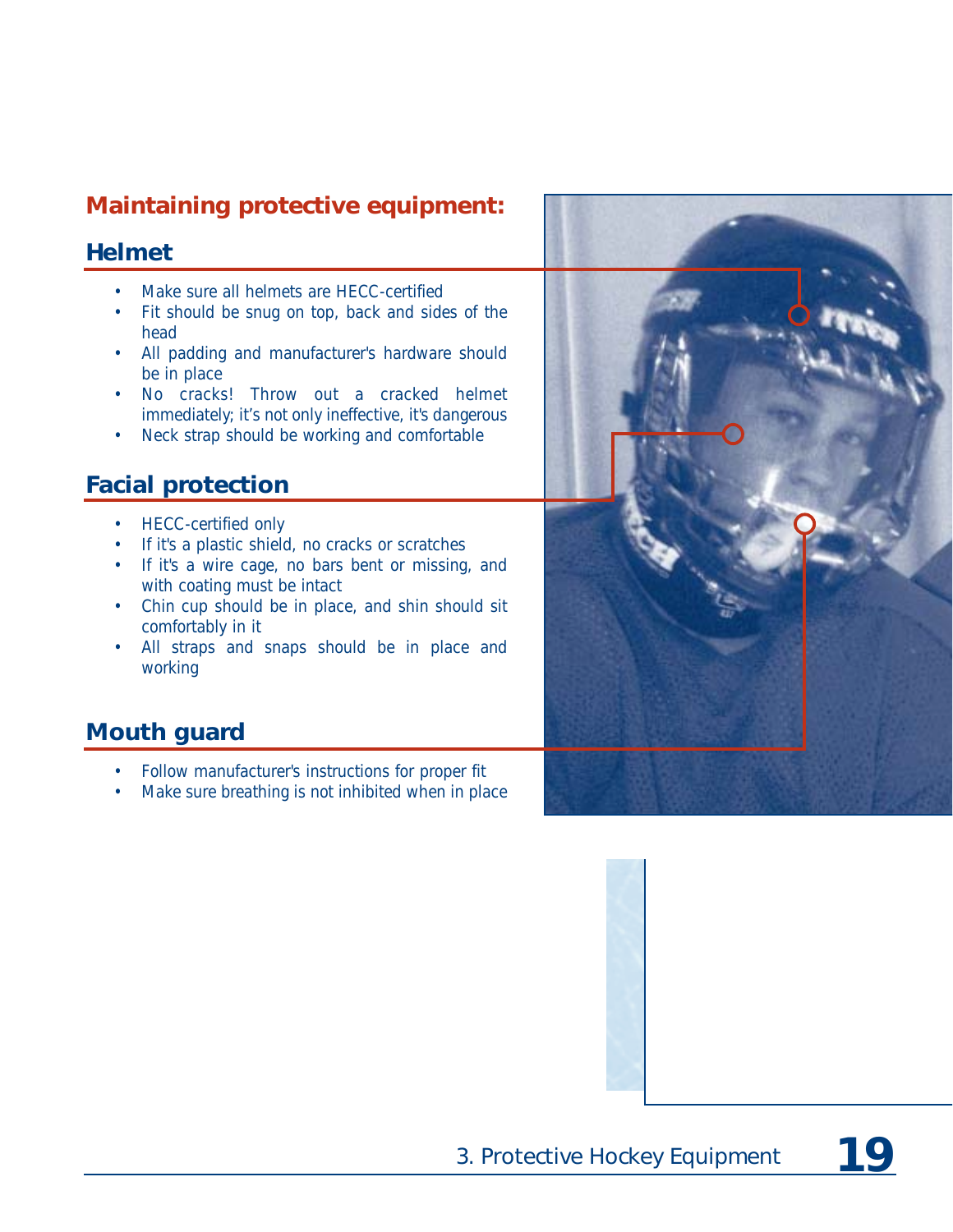

### **Section 4 Getting Your Team In Shape**

#### **Head and neck exercises**

You know the value of regular exercise and general fitness to your players. In addition, a strong neck can actually help prevent head injuries. We hope you'll include these neck exercises in your teams loosening up and strengthening routine, as a valuable addition to their Heads Up Hockey program.

Players should complete this full routine five times a week.

#### **Flexibility exercises**

As a warm up exercise: to obtain full mobility, isotonic exercises are repeated five times each in a sitting or standing position.

Shoulders are down and back in the starting position. Keep them there.



1. Drop your head sideways, and hold it for a slow count of six. Push against the tension, but not too hard.



3. Turn your head to one side for a slow count of six, puching against the tension.



2. Now drop it to the other side for a slow six count.



4. Now reverse it and push to the other side. That's one repetition of this exercise. Repeat it four more times.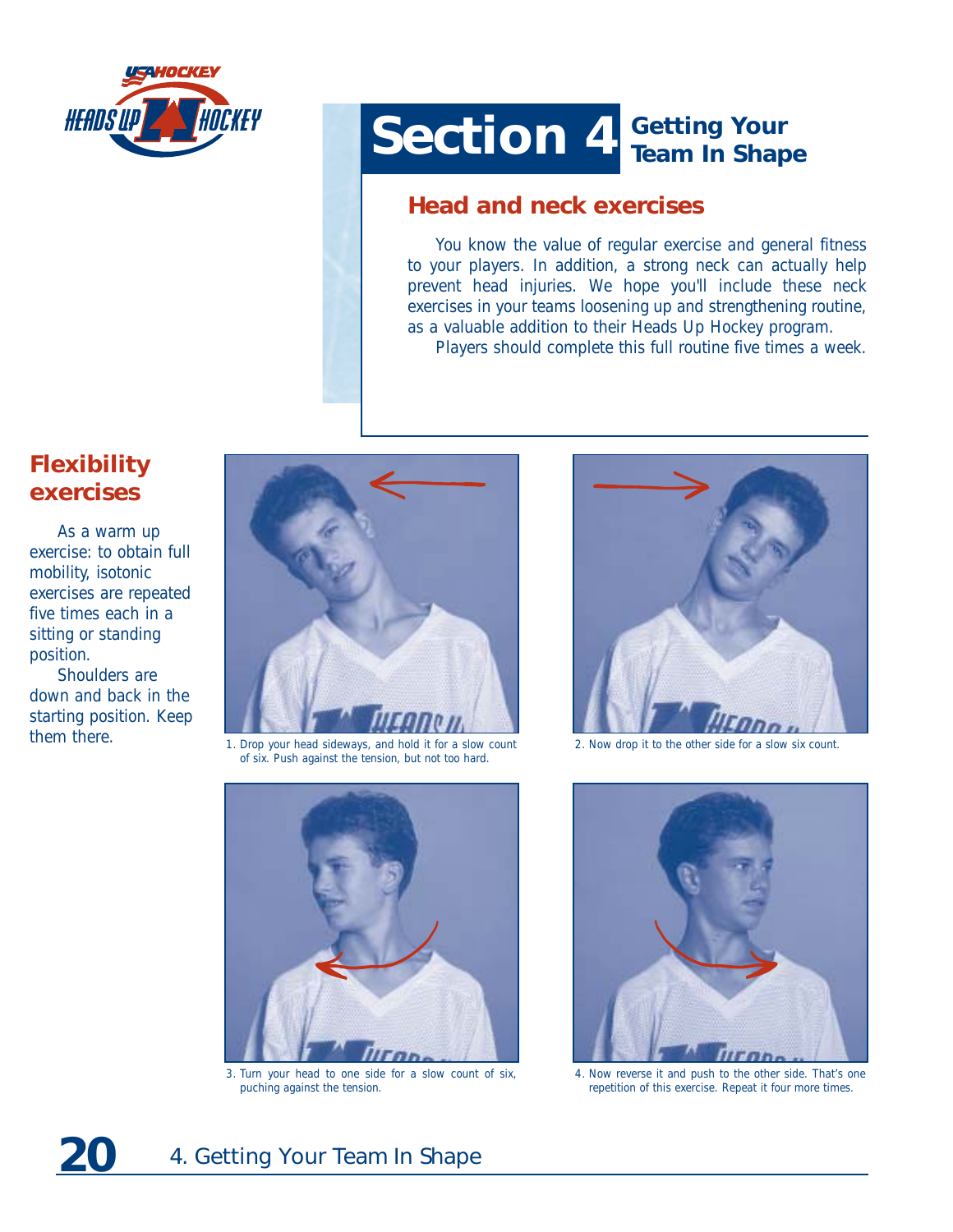

#### **Strengthening exercises**

Strengthening exercises are repeated five times each in a sitting position. They may be done individually or with a partner of similar size and strength who resists the movement.



1. Hands together behind your head. Press against your hands for a slow count of six.



2. Now keep pushing with your head, but ease your hands' resistance to tilt your head back slowly.



3. One arm up, hand over your ear. Try to turn your head to one side, but resist with your hand. Hold for a count of six.



4. Now the same on the other side, for a slow count of six.



5. Now try to drop your head sideways, but resist for a slow count of six.



6. Change sides, press and hold for a slow count of six again.



7. Both arms in front, head in your hands. Push with your head and resist with your hands for a slow count of six.



8. Same position, but let your head move forward against your hands, slowly. Now repeat this whold exercise four more times.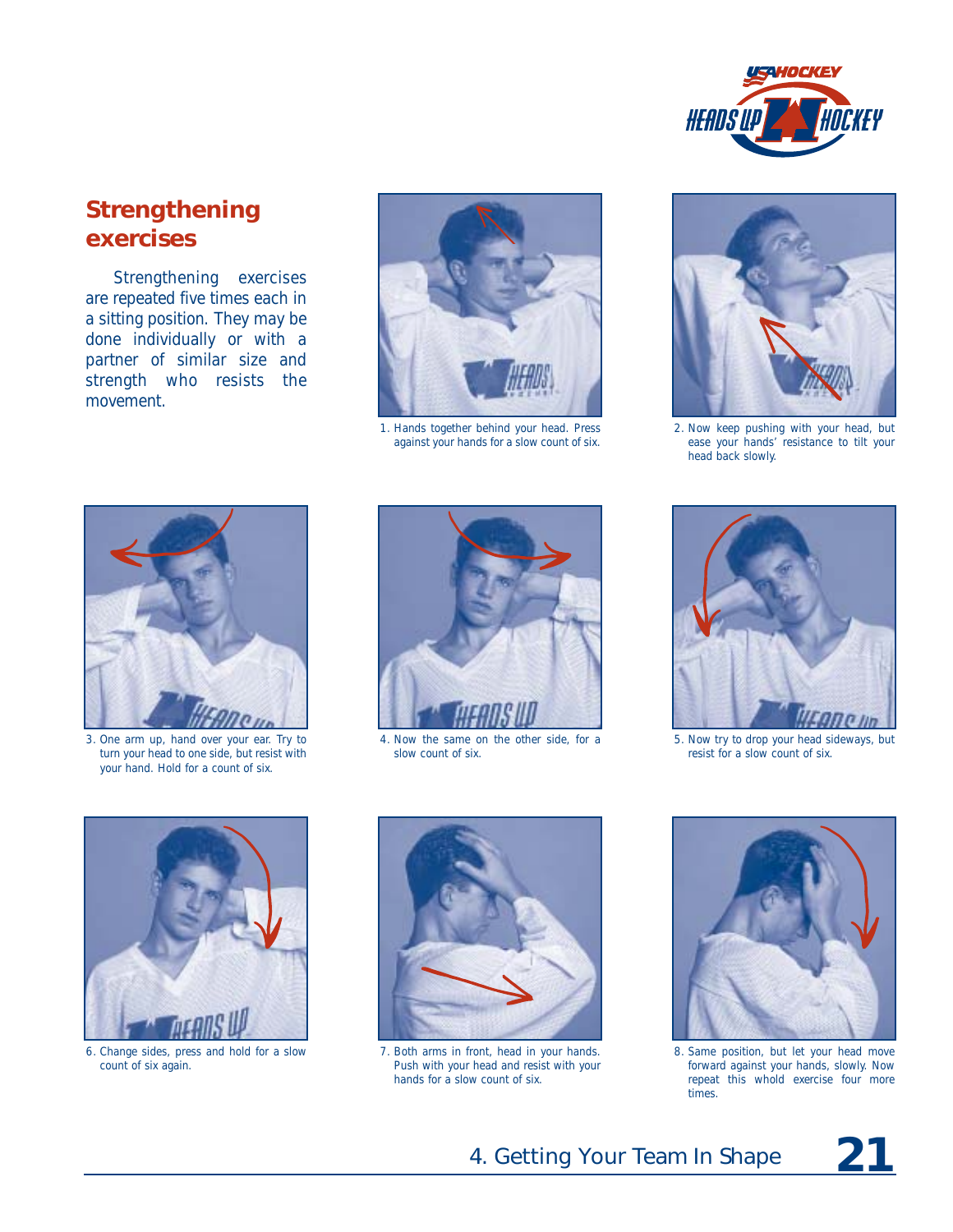

## **Section 5** What To Do If A

#### **You're a coach, not a doctor. But sometimes you need to make a medical decision on the spot.**

One of those situations is deciding whether or not to take a player out of a game after he or she has had a head impact. In the case of a concussion, your judgment is important, because even a mild concussion can have serious consequences.

#### **Identifying and dealing with a spinal injury**

In the case of a potential spinal injury, your immediate care and attention can make a big difference in the player's well being until medical care arrives.

If you think a player may have sustained a spinal injury, your immediate role is to get help and keep the player calm and immobile. After a spinal impact, look for these symptoms.

- Pain in the area of the injury
- Buzzing or tingling in the arms and/or legs
- Loss of movement in arms or legs
- Radiating pain in the arms or legs

After calling for immediate medical help, give care as follows:

- Ensure adequate airway and breathing.
- Observe the "ABC's" Airway, Breathing and Circulation.
- Reassure the player
- Do not allow the player to move. Instruct the player not to move and immobilize him or her to prevent any motion, especially motion of the head or neck.
- Keep the players warm.

#### **Identifying and dealing with a concussion**

We've adapted the following guidelines from the Colorado Medical Society Sports Medicine Committee, developed in 1991. These are not intended to be used as medical diagnosis.

They can help you judge the presence or absence of a concussion, and if present, its severity, as well as letting you know how to deal with it appropriately.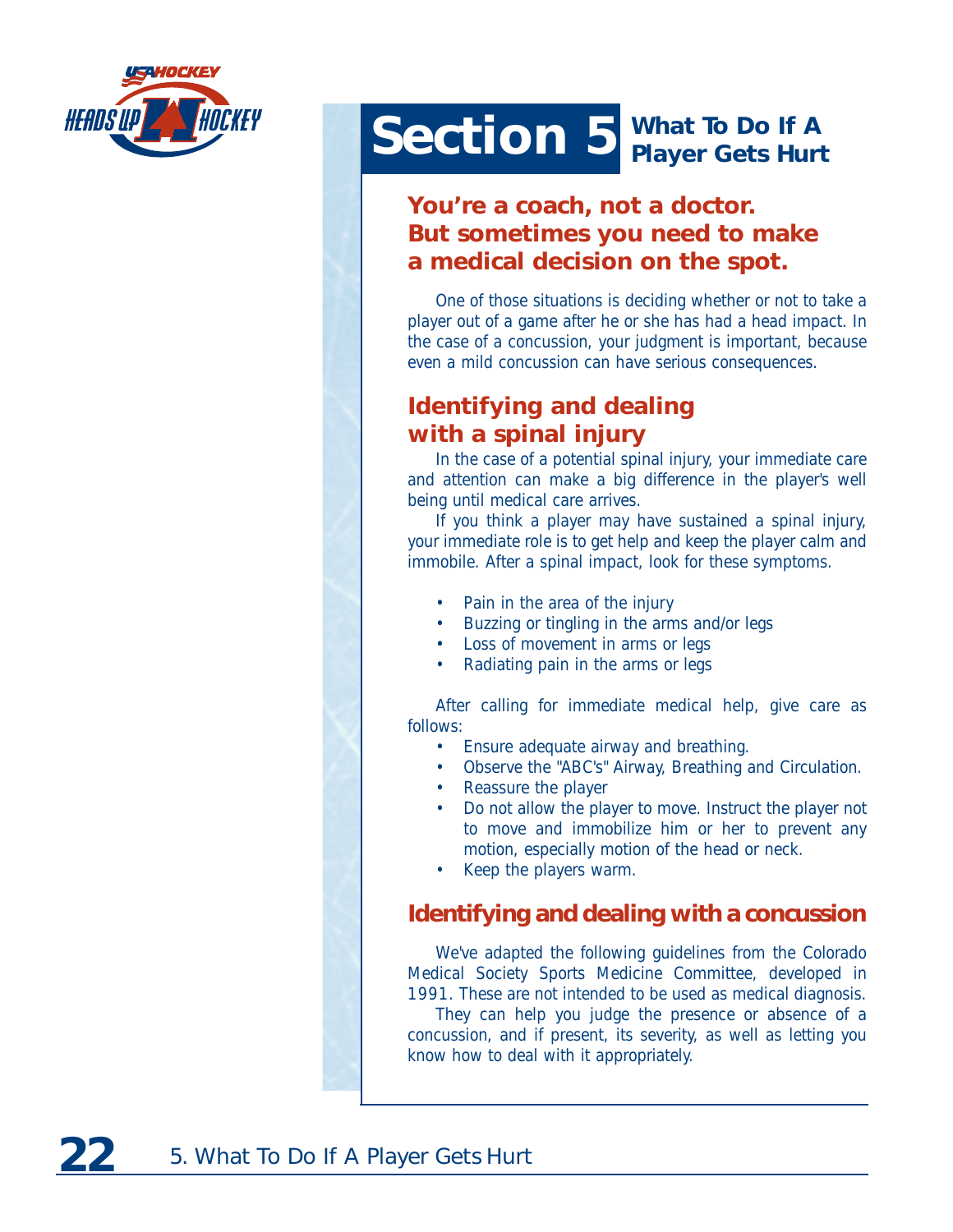

#### **Grade 1 Concussion**

- Confusion without amnesia
- No loss of consciousness

This is the most common form of concussion in contact sports, commonly called a "ding" or "having your bell rung"

**Guideline for return to play:** Remove the player from activity. Examine him or her immediately and every five minutes thereafter for the development of amnesia or post-concussion symptoms both at rest and with exertion. Let the player return to play if neither amnesia nor concussion appear for at least 20 minutes.

#### **Grade Concussion**

- Confusion with amnesia
- No loss of consciousness

**Guideline for return to play:** Remove the player for the remainder of the game or practice, and seek medical help. Examine him or her frequently for signs of developing symptoms. Re-examine the next day. Let the player return to practice only after one full week without symptoms.

#### **Grade 3 Concussion**

• Loss of consciousness

**Guideline for return to play**: Seek medical help immediately for transport from rink by ambulance (with cervical spine immobilization if indicated) to the nearest hospital for medical evaluation. With medical approval, the player may return to practice only after one full week without symptoms.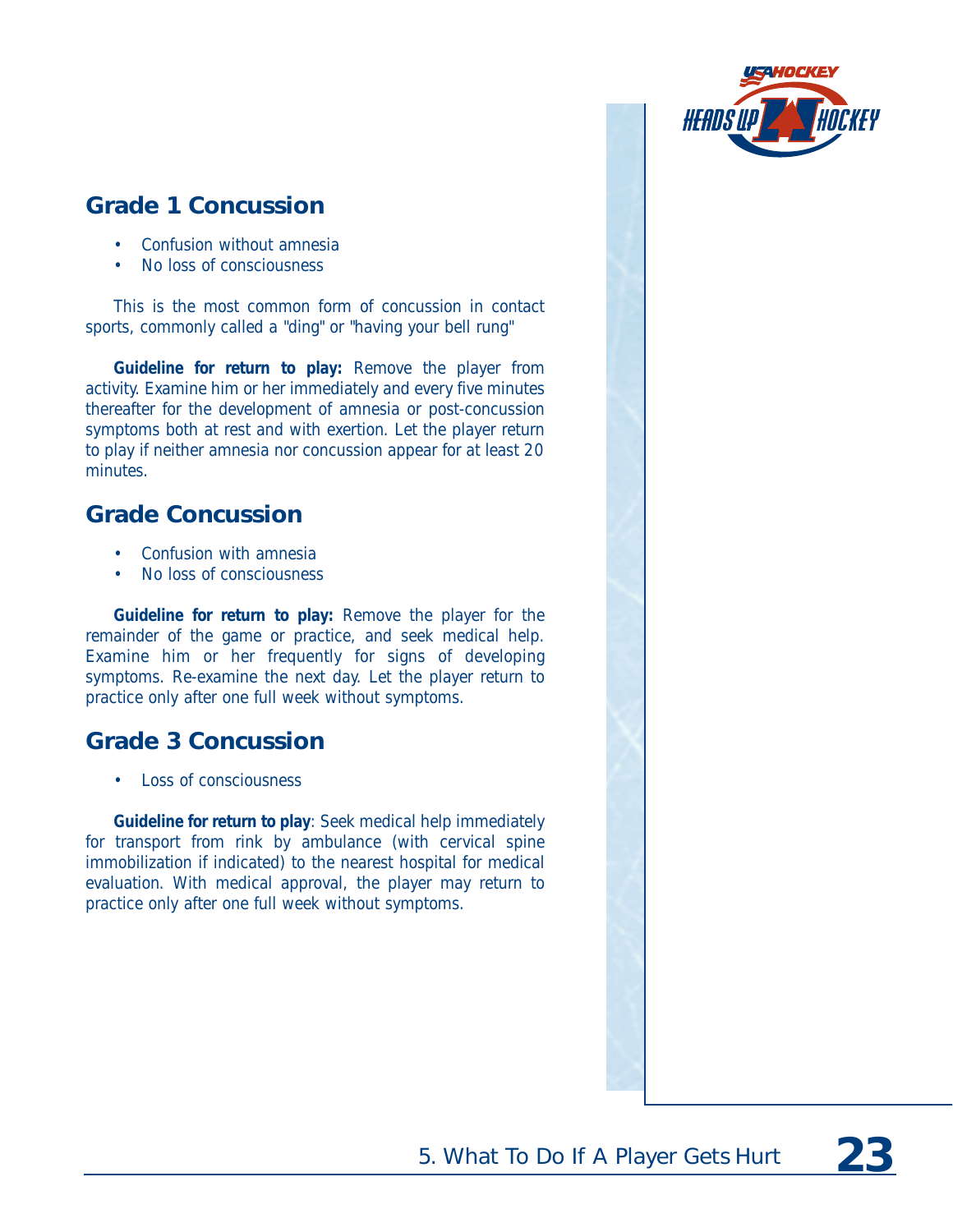

#### **Sideline evaluations for concussion**

Use these guidelines to help decide whether a player may have sustained a Grade 1 concussion:

#### **Orientation:**

Ask the player the time, the place, the players, and the situation of the injury.

#### **Concentration:**

Ask the player to tell you the months of the year backwards.

#### **Memory:**

- 1. Ask the player the names of the last two teams you played.
- 2. Ask for details of the game or practice in progress: strategies, moves, plays, etc.
- 3. Ask the player to recall three words and three objects immediately and then the same three words and objects five minutes later.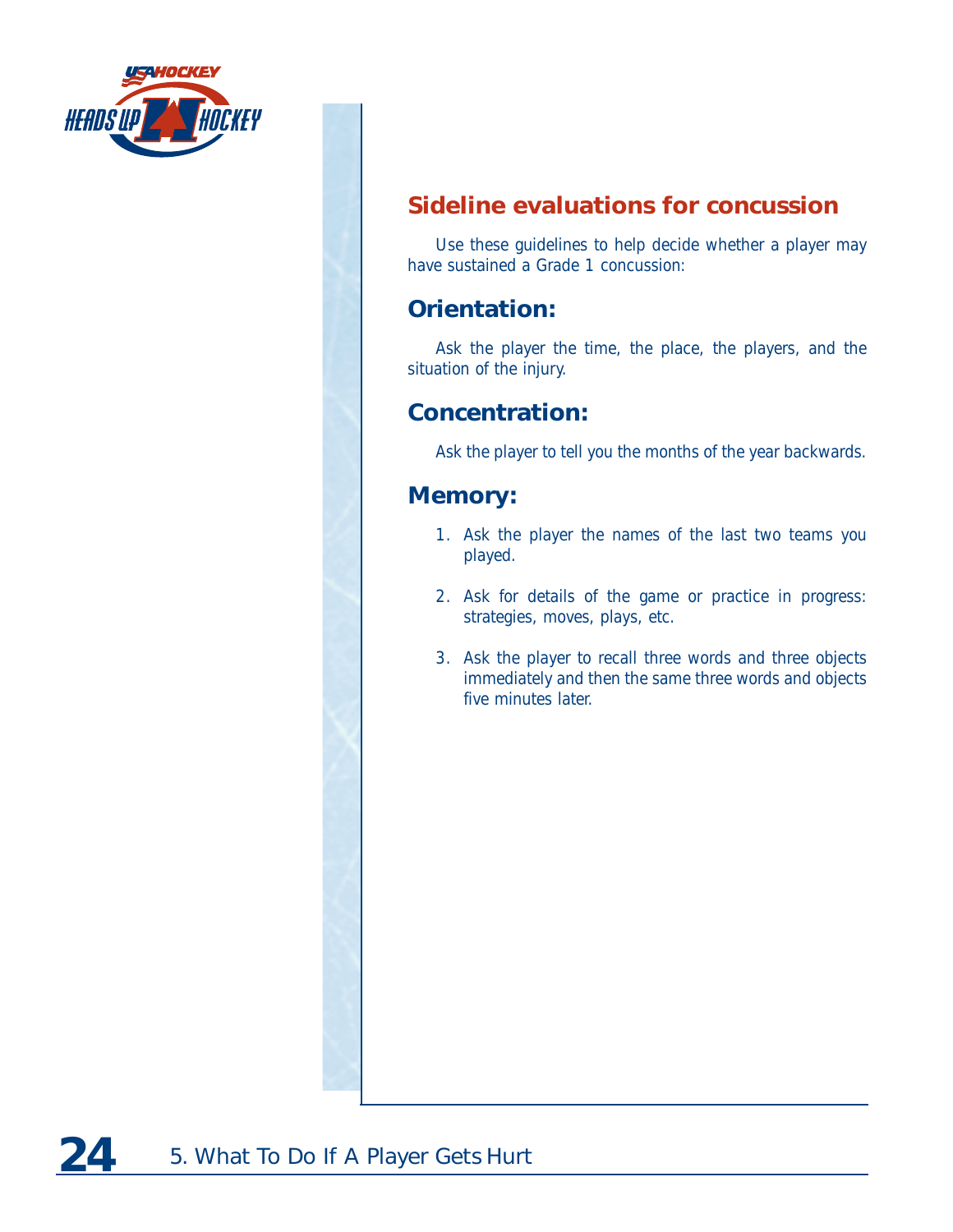

#### **Credits:**

#### *Heads Up Hockey* **Advisor**

Alan B. Ashare, M.D. St. Elizabeth's Medical Center of Boston Chairperson, Safety and Protective Equipment Committee, USA Hockey

The *Heads up Hockey* program is funded by a grant from the USA Hockey foundation.

You can obtain a full multimedia kit including all elements of the *Heads Up Hockey* program (see page 4 of this Guide) for \$29.95 plus S&H from USA Hockey. Just call (888) 806-7337.

The *Heads Up Hockey* program is designed to help players, coaches, referees, parents and administrators in maintaining a safe and injury-free environment for all hockey participants. However, participants in any recreational or competitive sport should be aware of the inherent risk of injury.

#### **USA HOCKEY**

USA Hockey is the National Governing Body for the sport of ice hockey in the United States, as well as the official representative to the United States Olympic Committee (USOC) and the International Ice Hockey Federation (IIHF) USA Hockey has a proud tradition of more than 65 years of tournaments, clinics, rules administration, safety and awareness programs.



USA Hockey, Inc. 1775 Bob Johnson Drive Colorado Springs, CO 80906 (800) 495-USAH usah@usahockey.org www.usahockey.com

2004 USA Hockey, Inc., All Rights Reserved.